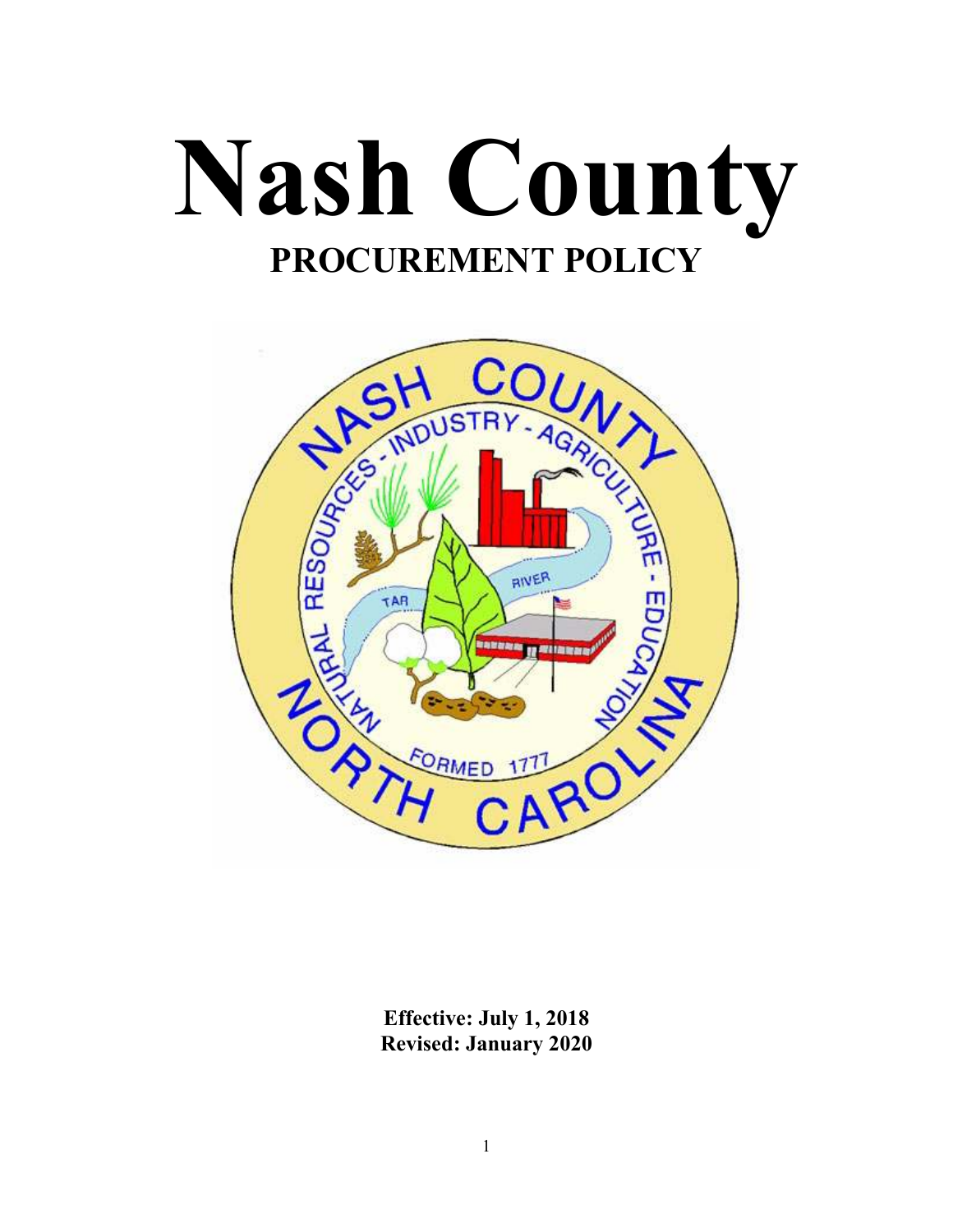# **NASH COUNTY PROCUREMENT POLICY TABLE OF CONTENTS**

# **SECTION PAGE(S)**

| I.    | <b>INTRODUCTION</b>                                                                                                                                                                                           | 3         |
|-------|---------------------------------------------------------------------------------------------------------------------------------------------------------------------------------------------------------------|-----------|
| П.    | <b>EQUAL OPPORTUNITY</b>                                                                                                                                                                                      | 3         |
| III.  | <b>CONFLICT OF INTEREST POLICY</b>                                                                                                                                                                            | 3         |
| IV.   | <b>APPROPRIATIONS AND ENCUMBRANCES</b>                                                                                                                                                                        | 5         |
| V.    | <b>COMPETITION</b><br><b>Bidding: Informal and Formal</b><br><b>Services</b><br>Architectural/Engineering Services (mini-brooks act services)<br><b>Request for Proposals</b><br><b>Exceptions to Bidding</b> | $5 - 10$  |
| VI.   | <b>CONTRACTS</b><br><b>Required Contract Elements</b><br><b>Interlocal Agreements</b><br><b>Leases</b><br><b>Memorandum of Understanding</b><br><b>Real Estate</b>                                            | $11 - 14$ |
| VII.  | <b>SIGNATURE AUTHORITY</b>                                                                                                                                                                                    | 15        |
| VIII. | <b>CARD PROGRAMS</b>                                                                                                                                                                                          | 16        |
| IX.   | <b>FEDERAL &amp; STATE LAW COMPLIANCE</b>                                                                                                                                                                     | 17        |
| Х.    | <b>IMPLEMENTATION</b>                                                                                                                                                                                         |           |
| XI.   | <b>RELATED POLICIES AND PROCEDURES</b>                                                                                                                                                                        | 17        |
|       |                                                                                                                                                                                                               |           |

#### **ATTACHMENT: NASH COUNTY UNIFORM GUIDANCE PROCUREMENT POLICY 18-25**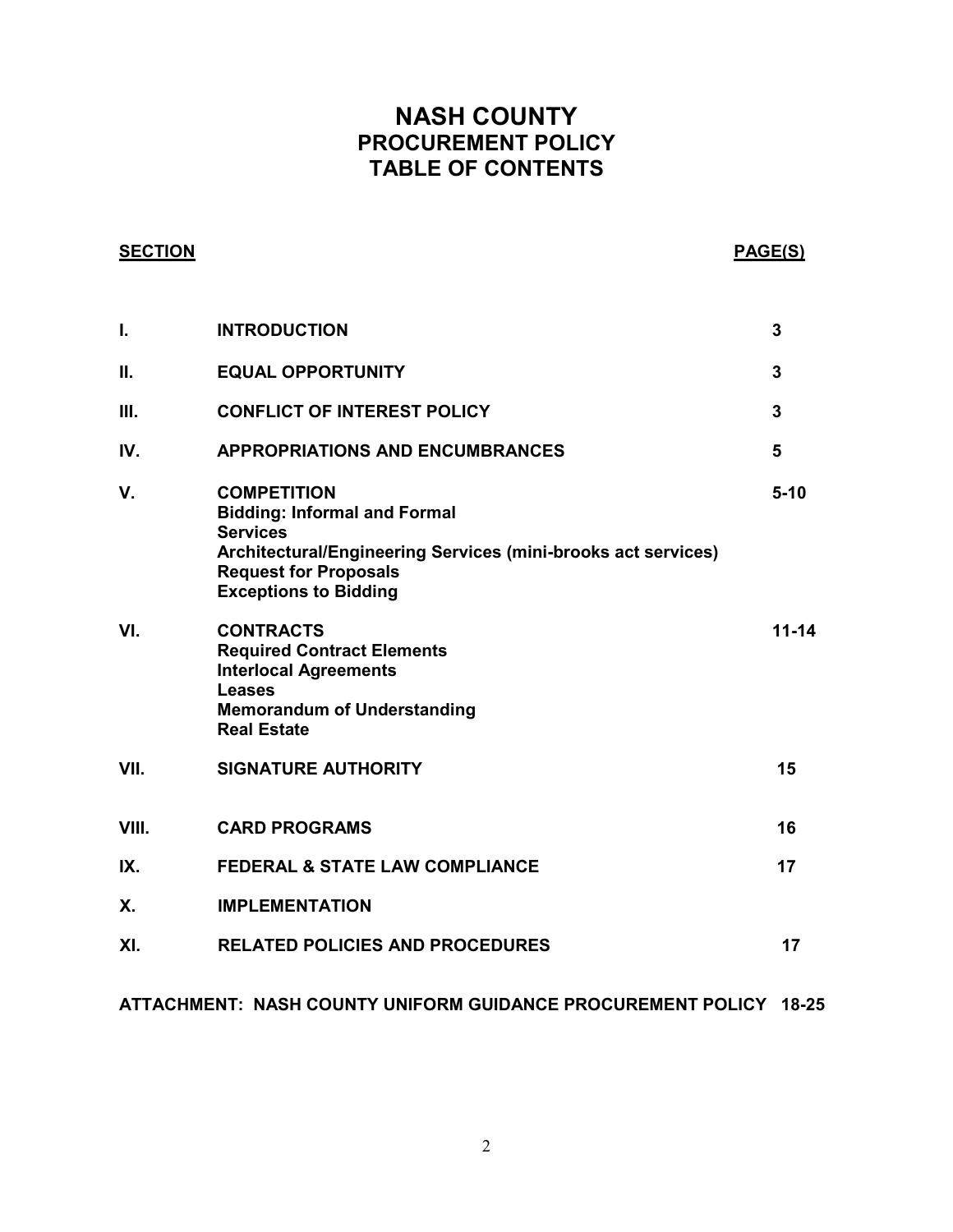# **I. INTRODUCTION**

This Policy is intended for use as a guide to Nash County's purchasing methods and practices. This policy establishes rules and regulations to govern all purchases and contracts by Nash County. It also implements a system of internal controls that provide reasonable assurance that the County is in compliance with Federal Guidelines, North Carolina General Statutes and local policies. All County personnel shall be subject to the provisions within the Policy. These procedures may be modified at any time as deemed necessary.

It is the policy of the County to comply with competitive bidding rules and regulations as required by the North Carolina general statutes, federal and state laws, and/or County policies when making purchases of supplies, materials, equipment, construction and repair work and services. The objective is to ensure fairness and an open process between competitors while in turn obtaining the best value for contracts involving the use of public funds.

This policy is not intended as detailed instructions for purchase transactions but as an overall policy for County Procurement. Refer to Nash County Cash Disbursement and Procurement Procedures for detailed instructions.

# **II. EQUAL OPPORTUNITY**

It is the policy of Nash County to: (1) provide minorities equal opportunity to participate in all aspects of the County contracting and purchasing program, including but not limited to, participation in procurement contracts, professional and other service contracts, and construction contracts; (2) prohibit discrimination against any person or business in pursuit of these opportunities on the basis of race, color, sex, religion, disability or national origin, and to conduct its contracting and purchasing programs so as to prevent any discrimination and to resolve all claims of such discrimination.

# **III. CONFLICT OF INTEREST POLICY**

The policies of Nash County require that all business shall be transacted in compliance with law and shall be conducted in conformance to the highest ethical standards. The proper operation of government requires that public employees be independent, impartial, and responsible to the citizens, and that the public positions not be used for personal gain.

Nash County's conflict of interest policy is established to set guidelines that meet or exceed the requirements under state law and local policy when procuring goods (apparatus, supplies, material, and equipment), services, and construction or repair project paid for in part or whole by federal funds and required under 2. C.F.R. 200.318(c)(1).

This policy applies when procuring goods (apparatus, supplies, materials, and equipment), services, and construction or repair projects funded in part or whole with federal financial assistance (direct or reimbursed). This policy also applies to any sub recipient of the funds.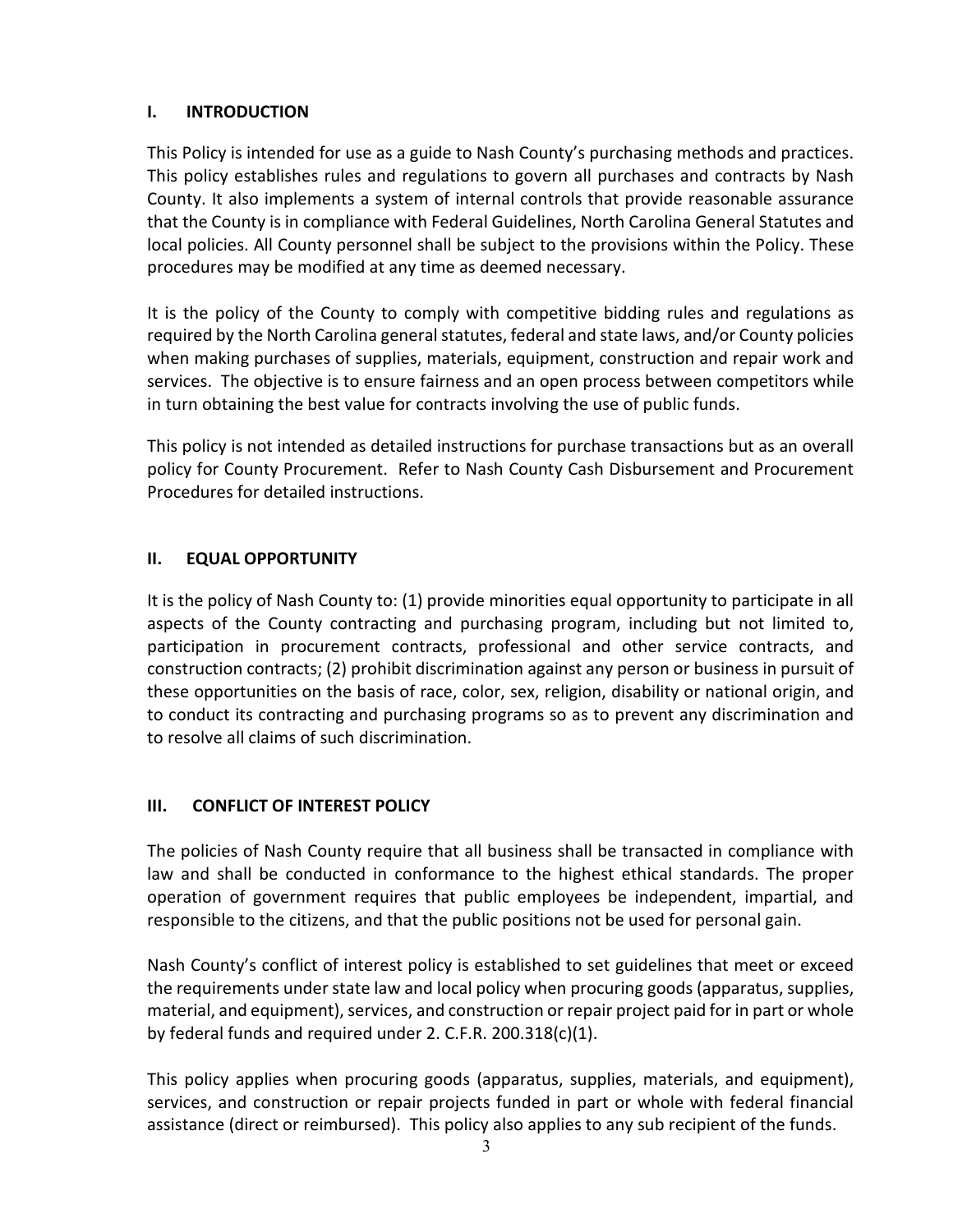# **Conflict of Interest**

In addition to the prohibition against self-benefiting from a public contract under G.S. 14-234, no officer, employee, or agent of the Nash County may participate directly or indirectly in the selection, award, or administration of a contract supported by a federal award if he or she has a real or apparent conflict of interest. A real or apparent conflict exists when any of the following parties has a financial or other interest in or receives a tangible personal benefit from a firm considered for award of a contract:

- 1. the employee, officer, or agent involved in the selection, award, or administration of a contract;
- 2. any member of his or her immediate family;
- 3. his or her partner; or
- 4. an organization which employs or is about to employ any of these parties.

Any officer, employee, or agent with an actual, apparent, or potential conflict of interest as defined in this policy shall report the conflict to his or her immediate supervisor. Any such conflict shall be disclosed in writing to the federal award agency or pass-through entity in accordance with applicable Federal awarding agency policy.

The employee responsible for managing the federal financial assistance award shall review the notice of award to identify any additional conflicts of interest prohibitions or requirements associated with the award, and shall notify all employees, officers, and agents, including sub recipients, of the requirements of this policy and any additional prohibitions or requirements.

#### **Gifts and Favors**

In addition to the prohibition against accepting gifts and favors from vendors and contractors under G.S. 133-32, officers, employees, and agents of the Nash County are prohibited from accepting or soliciting gifts, gratuities, favors, or anything of monetary value from contractors, suppliers, or parties to subcontracts. Items of nominal value valued at less than \$25 which fall into one of the following categories may be accepted:

- 1. promotional items (cups, pens, etc.);
- 2. honorariums for participation in meetings; or
- 3. meals furnished at banquets.

Any officer, employee or agent who knowingly accepts an item of nominal value allowed under this policy shall report the item to his or her immediate supervisor.

#### **Benefit From Confidential Information**

It is unethical and unlawful for any employee or former employee knowingly to use confidential information for actual or anticipated personal gain, or for the actual or anticipated personal gain of any other person, NCGS § 14-234.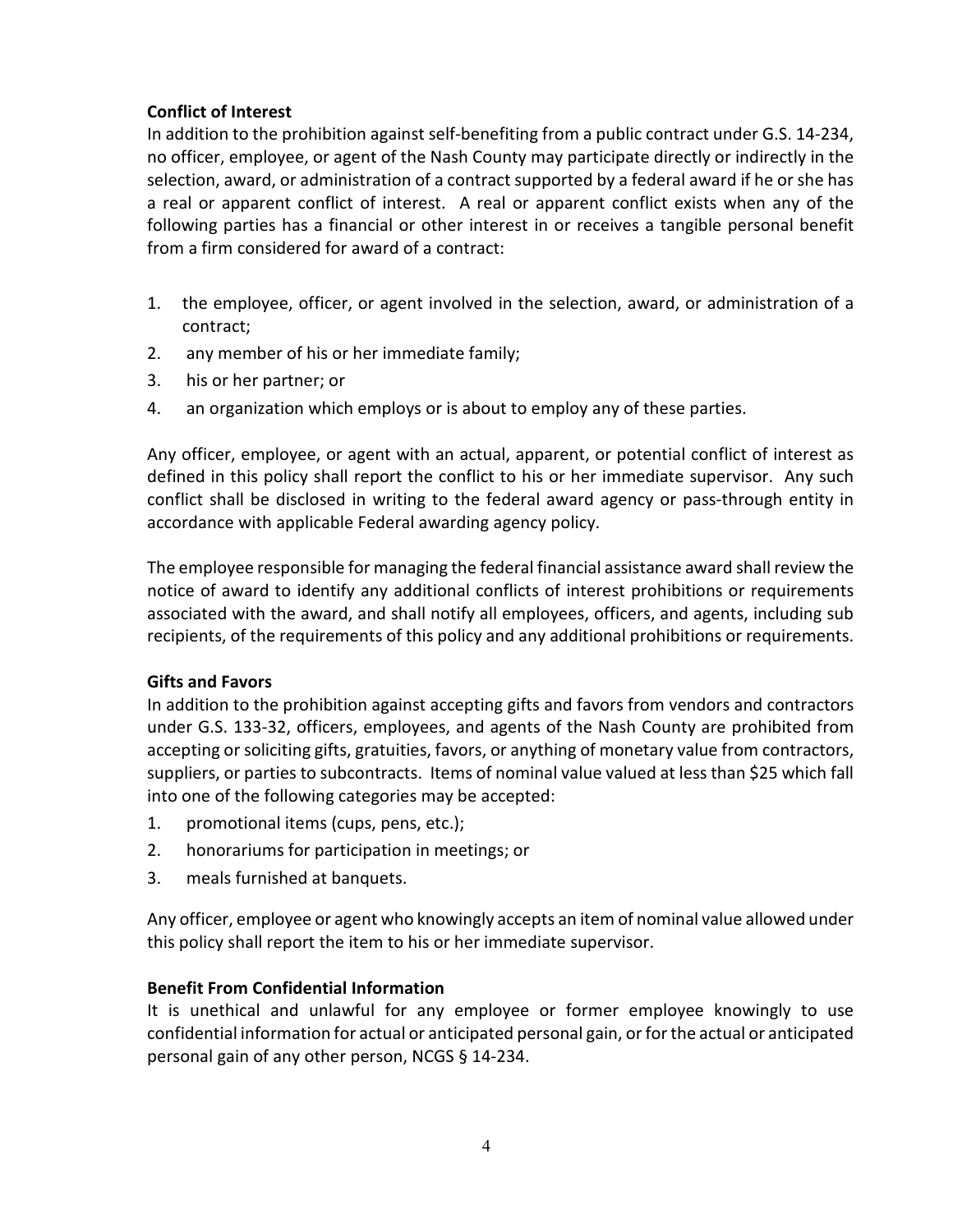# **Violation**

Employees violating this policy will be subject to discipline up to and including termination. Contractors violating this policy will result in termination of the contract and may not be eligible for future contract awards.

# **IV. APPROPRIATIONS AND ENCUMBRANCES**

Under the Local Government Budget and Fiscal Control Act, all expenditures must be supported by an appropriation. In G.S. 159-28 (b), bills, invoices, or other claims against a local government or public authority may be approved if 1) the amount is determined to be payable and 2) the budget or project ordinance includes an appropriation authorizing the expenditure and either (i) an encumbrance has been previously created for the transaction or (ii) an unencumbered balance remains in the appropriation sufficient to pay the amount to be disbursed. Contracts, including purchase orders, must include a pre-audit certificate signed by the Finance Officer.

Encumbrances include all outstanding purchase orders, unpaid invoices and agreements or contracts that have not been completed for which the County has an obligation to expend funds. Encumbrances against an appropriation are an obvious reduction in the amount available for future expenditures, and only when the encumbrances are recorded is a true report of the financial condition of a department or County evident.

Refer to the *Nash County Purchase Order Policy and Electronic Transaction Guidelines.* 

# **V. COMPETITION**

Public bidding promotes competition, reduces the risks of fraud, promotes fair play, and lowers costs; therefore, competition should be attempted and obtained for any purchase where competition is available. North Carolina General Statutes requires bidding for materials, supplies, equipment; construction, renovation and repair contracts; and certain types of services (architectural, engineering, surveying, construction manager at risk and data processing/information technology related services).

Based on the County's purchasing governance, the County must seek competitive offers from qualified suppliers unless the items can be obtained through existing contracts established by North Carolina State Purchasing and Contracts Division. Nash County participates in North Carolina State Contracts whenever feasible and cost-effective.

Nash County has a decentralized process for purchasing in which individual departments identify their needs, obtain competitive pricing, and follow sound and legal purchasing practices, however, the County is not bound by any commitment to a vendor by a department. Assistance is provided from the Facilities Director with construction, repair and renovation projects and the Purchasing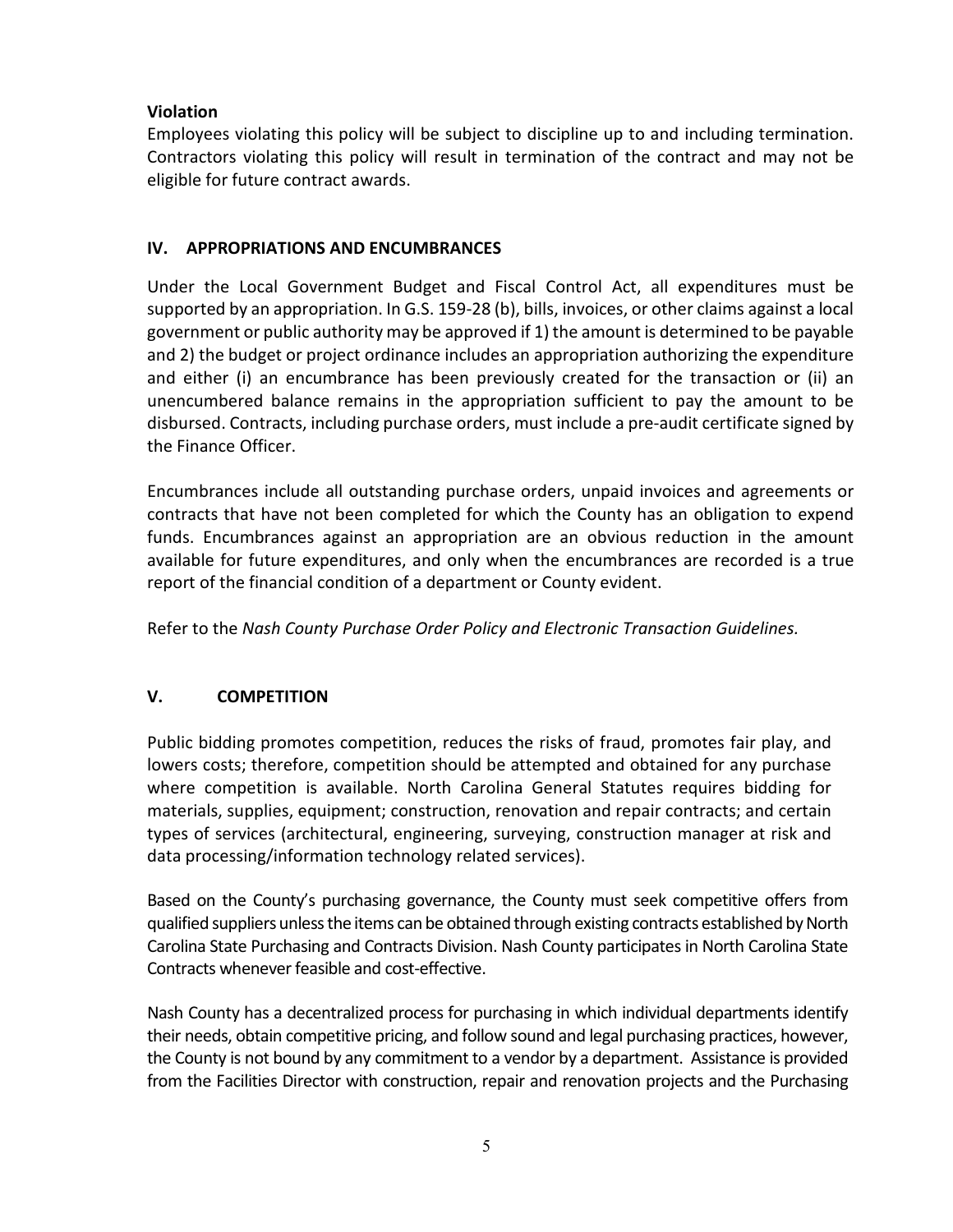Agent in the Finance Office for all other purchasing to ensure legal procedural guidelines are followed including documentation, advertising, analysis and acceptance.

# **A. Bidding**

Bidding promotes competition. There are two types of bidding that the County regularly uses, formal and informal. The term "bid" usually implies a competitive situation to acquire commodities (goods, supplies, materials, equipment, etc.) where the award decision is primarily based on cost (procurement of "services" is covered in section V.B. below). A "bid" may also be known or identified as a Request for Bid (RFB), Invitation to Bid (ITB) or Request for Quote (RFQ). Request for Information (RFI) documents are used as an information gathering process that may later serve as the basis for either an RFB or Request for Proposal (RFP) process. RFIs do not, as a rule, result in an award to a vendor. Bid processes differ based on the type and the anticipated amount of the contract.

Contracts shall not be divided for the purpose of evading competitive bidding requirements.

**Competitive Quotes:** are required when the estimated cost is \$10,000 (County Policy) or more, but less than \$30,000;

- $\circ$  Obtain 2-3 quotes. Verbal pricing or quotes from a vendor must be documented in writing. Refer to the Quote Summary Sheet. Award Lowest, Responsible, Responsive Bid (LRRB)
- o A waiver of competition may be granted for purchases between \$10,000 and \$30,000 in special situations, but must be approved in writing by either the Purchasing Agent or Finance Director.

**Informal bidding** is required when the estimated cost is \$30,000 or more, but less than \$90,000 for **materials, supplies and equipment**; and \$30,000 or more, but less than \$500,000 for **construction, renovation and repair contracts** (N.C.G.S.§143-131) unless an exception applies. NC General Statutes and County policy require the following for informal bids:

- o Will be advertised on line minimum of 7 days. Obtain 2-3 quotes on vendor letterhead.
- o The unit must keep a record of all bids submitted (submit with requisition)
- o Informal bids are confidential until bid award.
- o Purchases of multiple units must be bid according to the aggregate total, rather than the unit total.
- $\circ$  The contract must be awarded to the lowest responsible, responsive bidder, taking into consideration quality, performance, and the time specified in the bids for the performance of the contract
- o For All construction, renovation and repair contracts exceeding \$30,000, a licensed contractor must be used.
- $\circ$  The County Manager or department designee has authority to approve informal bid contracts.
- o Minority & Women Owned Business Enterprises (MWBE) must be solicited for all construction, renovation and repair contracts \$30,000 and above (N.C.G.S. §143-131(b)).
- $\circ$  At the completion of a construction, renovation and repair project that has MWBE requirements, the department must submit a MWBE Reporting form to the Facilities Director who will report MWBE information for each project to the North Carolina Office of Historically Underutilized Business on the HUBSCO Informal Project Report (G.S. 143-128.3). This will be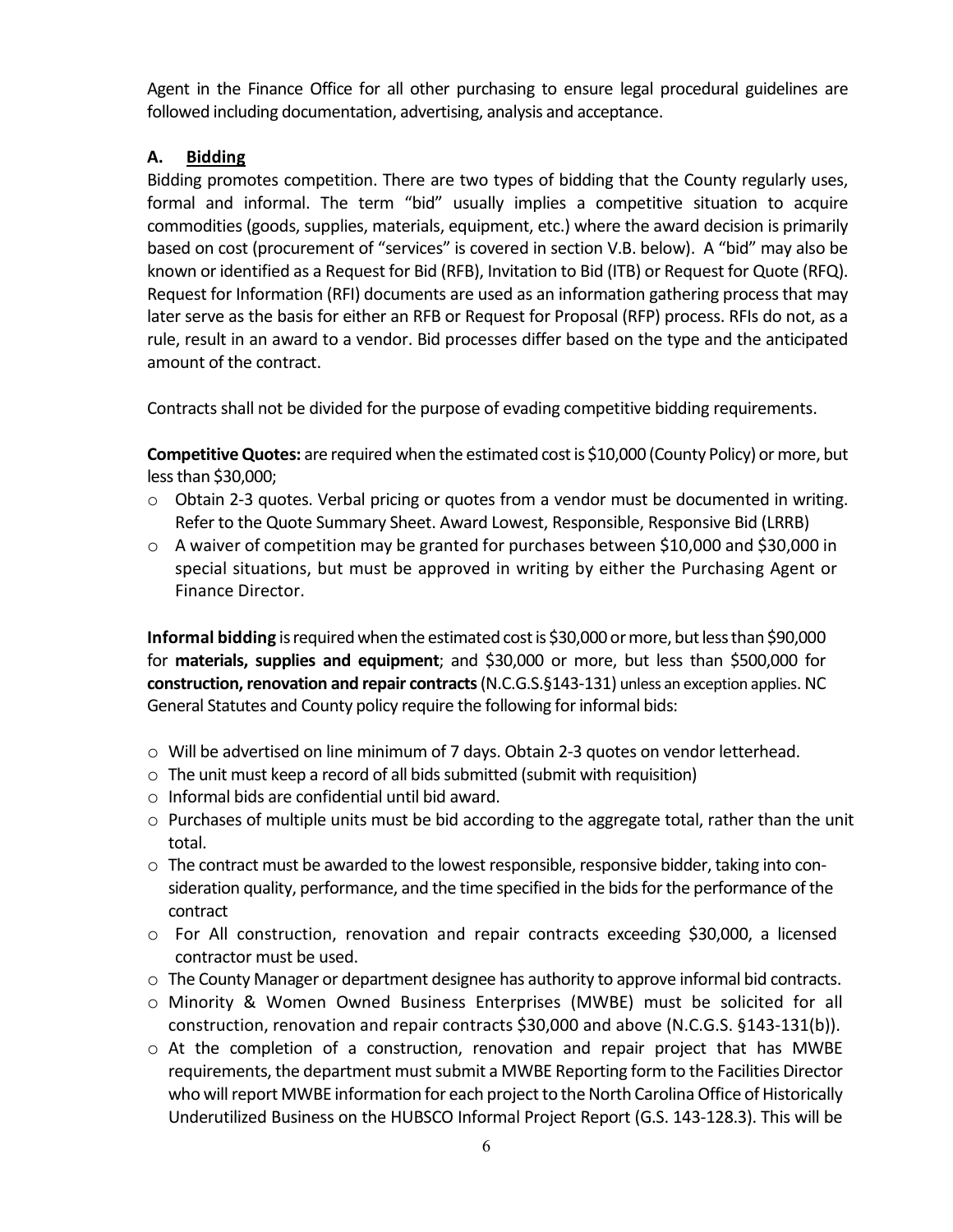\*If project is \$300,000 or more see HUBSCO reporting requirements under Formal Bidding below.

The information reported shall consist of:

- type of project
- total dollar value of the project
- the dollar value of minority business participation in the project, and
- the unit's efforts to recruit minority participation

The informal bidding statute does not require advertisement, notification, preparation of specifications, sealed bids, or a public bid opening. It does not require award by the governing board, nor does it require bid bonds or a minimum number of bids. Finally, although the informal bidding statute does not require performance and payment bonds, such bonds are still required for all contracts worth more than \$50,000 that are part of a project worth more than \$300,000.

**Formal bidding** is required where the estimated cost for materials, supplies and equipment is \$90,000 or more; and when the estimated cost for construction, renovation and repairs contracts is \$500,000 or more (N.C.G.S. §143-129). NC General Statutes and County policy require the following for formal bids:

- o Require written specifications, legal advertisements, sealed bids, and in some situations a bid bond is required. Once bids are opened, these bids are available for public inspection.
- o Every effort will be made to obtain at least three (3) bids.
- $\circ$  All formal bids must be opened in public. Bids must be sealed and opening a bid or package with knowledge that it contained a bid or disclosing the contents without the permission of the bidder prior to the time set for opening constitutes a Class 1 misdemeanor (N.C.G.S. §143-129(b)).
- $\circ$  The Nash County Board of County Commissioners will approve formal bid awards based on recommendation by the Department purchasing. The County Manager is authorized to sign awarded contracts.
- $\circ$  The Nash County Board of County Commissioners reserves the right to reject any and all bids.
- $\circ$  A bidder may request permission to withdraw their bid after the bids are opened, without forfeiting their bid deposit, if they can produce credible evidence that the bid was based on a mistake containing a substantial, unintentional arithmetic error or unintentional omission of work. Withdrawal is not allowed due to errors in judgment. The request to withdraw must be made no later than 72 hours (excluding weekends & holidays) after the bid opening. A bidder that requests that their bid be withdrawn cannot participate in the contract, even if the project is rebid.
- $\circ$  Awards are to be made to the "lowest responsible, responsive bidder or bidders taking into consideration quality, performance and the time specified in the proposals for the performance of the contract" (N.C.G.S. §143-129(b)). In the event the lowest responsible bid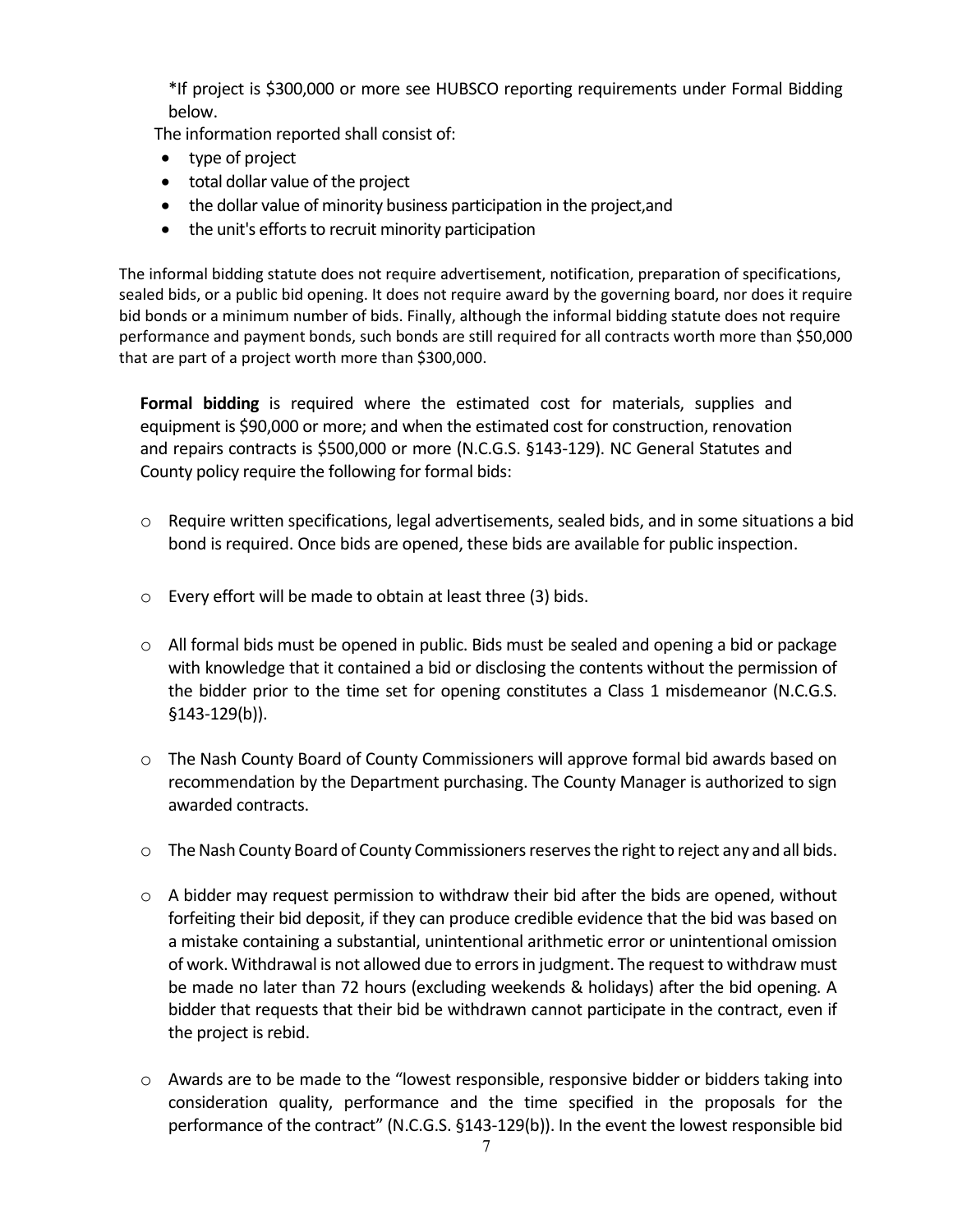exceeds the funds available for the project or purchase, negotiations may be held with the low bidder to make reasonable changes in the plans and specifications to bring the price within the funds available.

**Construction, renovation and repair contracts** of \$500,000 or more require formal bidding. A construction project involves (1) A vertically constructed or erected building or facility for public use or for conducting the business of the citizenry; or (2) horizontal (surface or sub-surface) construction that is part of or done to support the construction of buildings or facilities. Renovation and repair projects are those that affect or change either the (1) building structure or support, exterior or interior or (2) the building's systems that make the building useful (such as HVAC, electrical, plumbing, life safety and are an integral part of the building).

- o Three bids are required for formal construction, renovation and repair bids. If at least three are not received, a second bidding process must be made. Bids may be opened on the second process regardless of the number of bids received (N.C.G.S. §143-132(a)).
- o Formal construction, renovation and repair contracts must contain a bid deposit equal to, not less than, five percent of the bid amount. The deposit may only be in the following forms: cash, cashier's check, certified check, or bid bond executed by a surety licensed in North Carolina (N.C.G.S. §143-129(b)). Bid bonds will be maintained by the Facilities Director.
- $\circ$  Contracts resulting from formal bids for construction, renovation and repair require the Board of Commissioners approval.
- o For All construction, renovation and repair contracts exceeding \$30,000, a licensed contractor must be used
- o Minority & Women Owned Business Enterprises (MWBE) must be solicited for all construction, renovation and repair contracts \$30,000 and above (N.C.G.S. §143-131(b)).
- o For building construction or repair projects costing \$300,000, Nash County must report semiannually on each project using the HUBSCO Formal Project Report Form. The department must submit a MWBE Reporting form to the Facilities Director who will report MWBE information for each project to the North Carolina Office of Historically Underutilized Business (G.S. 143-128.3).

The information reported shall consist of:

- The verifiable percentage goal
- The type and total dollar value of the project
- Minority business utilization by minority business category
- Trade (the type of contractor, i.e., general contractor, plumbing, etc.)
- Total dollar value of contracts awarded to each minority group for each project 600-3
- The applicable good faith effort guidelines or rules used to recruit minority business participation
- Good faith documentation accepted by the county from the successful bidder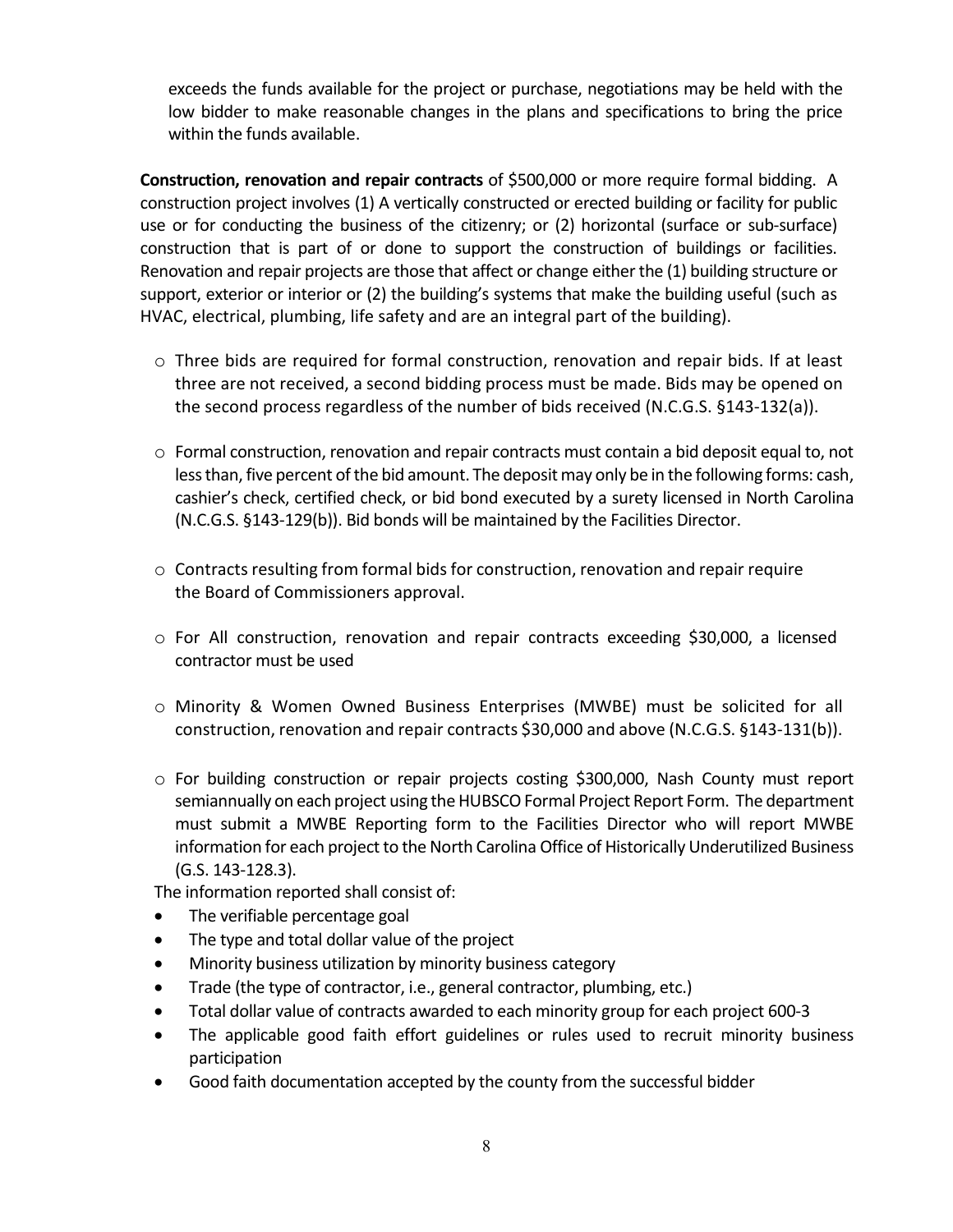# **B. Services**

Non-professional or professional services (other than construction/repair and the procurement of professional services performed by architects, engineers, surveyors, and construction managers at risk is governed by G.S. 143-64.31, sometimes referred to as the "Mini-Brooks Act."), are distinguished by the provision of personal performance rather than the delivery of a tangible item.

County departments should competitively solicit bids or proposals when there is a competitive market for the service and when it is in the best interest of the County. It is the policy of the County to attempt to obtain at least three (3) competitive quotes before a service contract is awarded.

The competition process may be informal or formal. It may be an RFP, simple written quotes, or other methods that accurately reflect the competition process. Award should be based on the best overall, cost effective solution, based on the format of the which may include cost and other factors.

- All contracts must be in writing and include a pre-audit certification.
- For contracts estimated to be \$30,000 or more, the Purchasing Agent (Assistant Finance Director) should be contacted prior to initiation of the competition process to provide guidance for the process.
- Minority & Women Owned Business Enterprises (MWBE) must be solicited.
- Departments are responsible for documenting the competition process. At a minimum a Quote Summary should be included when a requisition is submitted to Finance for the start of a new service agreement.
- All Contracts for services should be reviewed annually, and attached to requisition when requesting a Purchase Order for the fiscal year services.
- Contracts should be subjected to competition every three to five years.
- Service Contracts must be signed by both County Manager and Department Head.
- Department Heads must contact Assistant County Manager to determine insurance requirements related to service contracts. Departments are responsible for obtaining required insurance documents.

# **C. Design/Consultant Selection Services (Construction Repair/Mini-Brooks Act Services)**

In certain cases, the County employs the services of an architect, engineer, surveyor, or construction manager at-risk to provide services on certain projects. Firms and/or individuals are to be selected based on "best qualified" criteria. The procurement of these services is defined by N.C.G.S. §143-64.31. Projects in which the estimated fees are less than \$50,000, or other projects on a case-by-case basis, may be exempt from this requirement by approval from the Board of County Commissioners. (N.C.G.S. §143-64.32). County departments must consult with the Facilities Director when considering these services.

Approval of Exemption Resolution is required for services \$50,000 or less.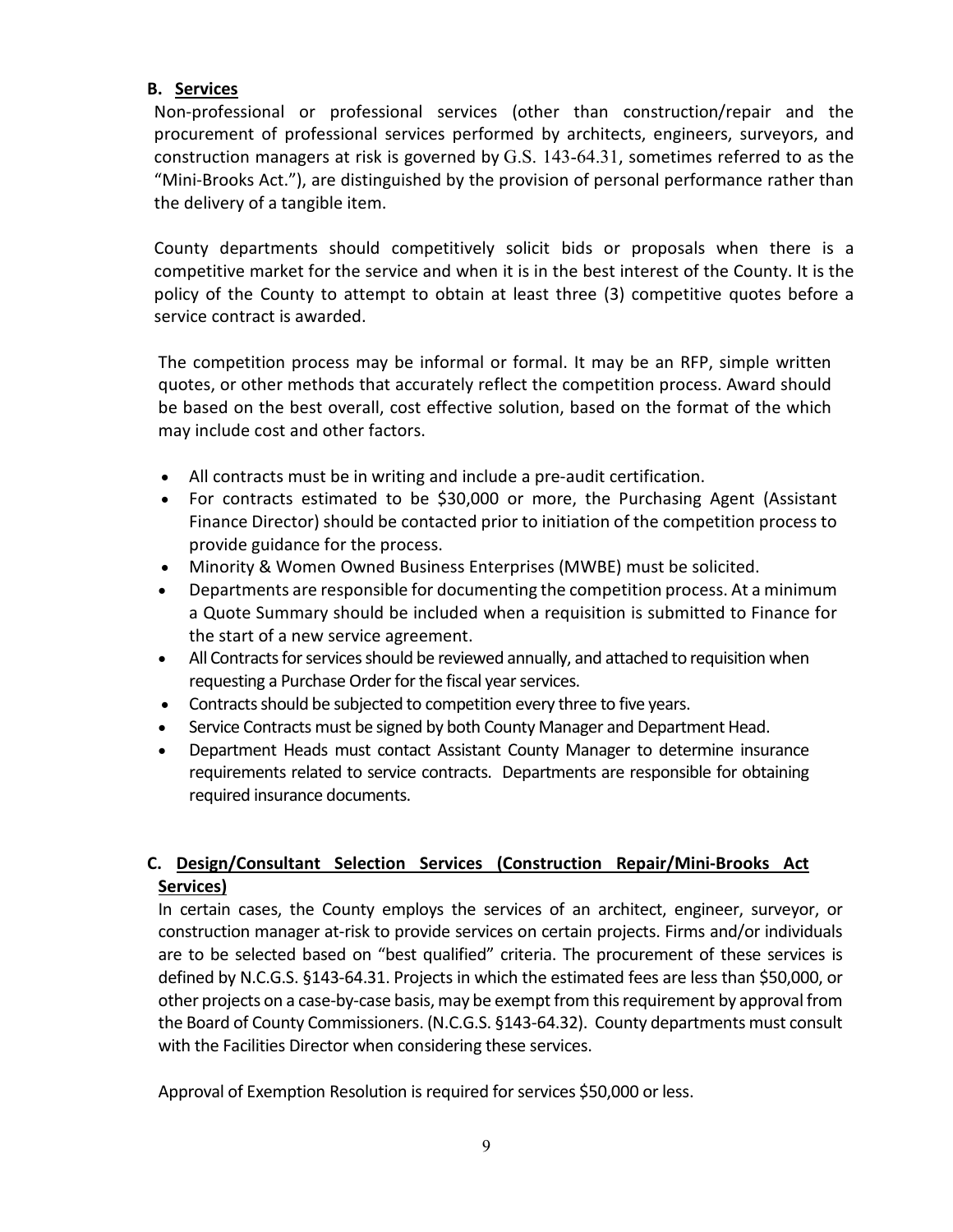# **D. Request for Proposals (RFP)**

The County uses RFPs as a competitive process or as an alternative to the standard bidding process. Typically, RFPs are used in situations where (1) detailed specifications cannot be or are difficult to develop; or (2) when obtaining a goal or providing a solution to a problem/issue is the main objective. N.C.G.S. §143-129.8 provides authority to use the RFP process as opposed to standard bidding for information technology goods and services. RFPs can be used in either a formal or informal process. RFPs are advertised in the same manner as standard bids and the award approval is the same as standard bids, with the exception of RFPs for architectural services, engineering surveying and construction managers at-risk. These require additional advertisement, MWBE, and approval requirements. (See Section V. A)

# **E. Exceptions to the bidding requirements**

There are exceptions to the bidding requirements that apply to **purchase** contracts. Contact the Purchasing Agent to determine whether or not your situation is applicable. The following are considered exceptions:

- $\circ$  Purchases from other governmental agencies (G.S. 143-129(e)(1))
- o Competitive group purchasing (G.S. 143-129(e)(3))
- o Gasoline, diesel fuel, alcohol fuel, motor oil, fuel oil or natural gas informal bids are required (G.S. 143-129(e)(6))
- o Sole sources; requires Board of Commissioners approval and specific criteria must be met (G.S. 143-129(e)(6)).
- o Information technology goods and services purchased through the state Office of Information Technology (G.S. 143-129(e)(7)) or using RFPs (G.S. 143-129.8).
- o Purchase from State contracts
- $\circ$  Used apparatus, supplies, materials or equipment; does not apply to remanufactured, prefabricated or demo items (G.S. 143-129(e)(10)).
- o Piggybacking previously bid contracts; requires Board of Commissioners approval and 10-day prior notice (G.S. 143-129(g)).
- o Purchases from nonprofit work centers for the blind and severely disabled (G.S. 143- 129.5).

The following exceptions to the bidding requirements apply to **purchase** or **construction, renovation and repair** contracts:

- $\circ$  Special emergencies involving the health and safety of the people or their property (G.S. 143-129 (e)(2).
- o Guaranteed energy savings contracts; requirements of G.S. 143-64.17 through 143- 64.17G apply to these projects (G.S. 143-129(e)(8)).
- o Solid Waste Management Facilities (G.S. 143-129.2).
- $\circ$  Change order work (G.S. 143-129(e)(4)).
- o Construction management at risk projects; requirements of G.S. 143-128.1 apply to these projects (G.S. 143-129(e)(11)).
- $\circ$  ("Force account work") where work must be performed by labor on the permanent payroll, and does not exceed \$125,000 for the total project cost including all direct and indirect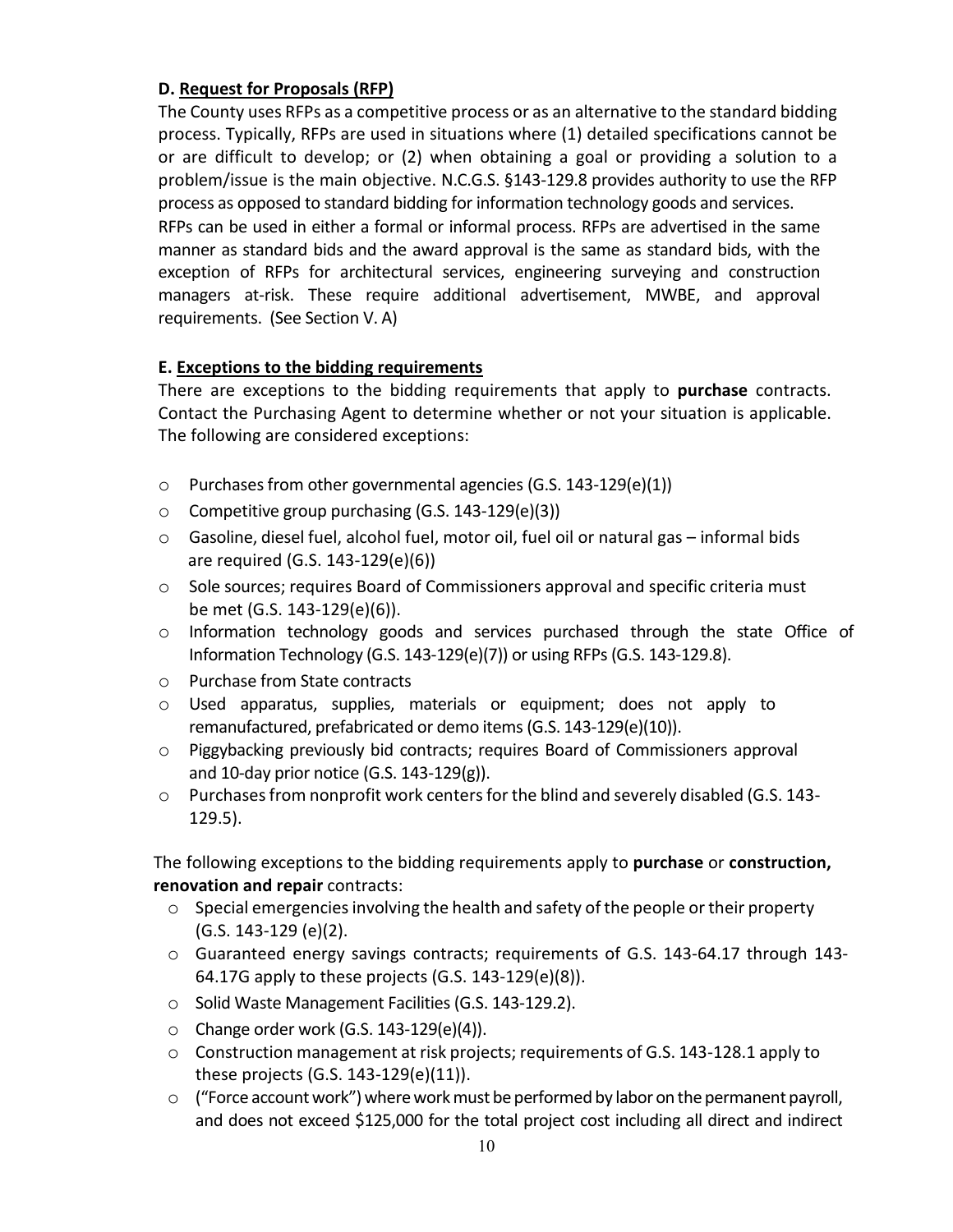costs of labor, materials, supplies, equipment; or the labor on the project does not exceed \$50,000; must be approved by the governing board, (G.S. 143-135).

- o Projects using unemployment-relief labor paid for in whole or part with state or federal funds (G.S. 143-129(d)).
- $\circ$  Contracts with NC Department of Transportation for street construction and repair (G.S. 136-41.3).

Exceptions to bidding requirements shall be specifically documented by General Statute as noted above either on the purchase order or contract documents.

# **VI. CONTRACTS**

Contracts are to be used for all types of purchases when the services or labor portion is the greater amount of the transaction and the amount paid to the vendor will exceed \$5,000 with a business entity, corporation or governmental entity and \$1,000 with an individual, including an individual engaging in a business or under an assumed name or Doing Business As.

Services shall not begin until a fully executed contract is in place and reviewed by legal before agreeing, signing or processing it.

Multi-year contracts for goods and services, defined as more than 12 months or crossing fiscal years, require County Manager approval (lease contracts greater than 12 months require Board of Commissioner Approval). Each year of the contract must be budgeted and approved through the budget process in order for funding to be carried over. (Also see Purchase Order Policy).

# **A. Required Contract Elements**

Contracts should define who, what, where, when, why, how much, and what happens if either party defaults. All County contracts are required, at a minimum, to address the following:

#### **Scope of Services**

This section provides a detailed description of the services that will be provided by the vendor.

#### **Term (length of time)**

This section specifies both beginning and ending dates or a project start and completion schedule.

#### **Maximum Amount Payable**

This section specifies the amount that the contract payments cannot exceed. Uncertainty as to the amount of the final obligation under a contract does not excuse the contract from containing a maximum amount payable.

#### **Relationship of Parties**

This clause clarifies the nature of the relationship between Nash County and the vendor. This clause confirms that the contract does not and should not be deemed to create a partnership or joint venture.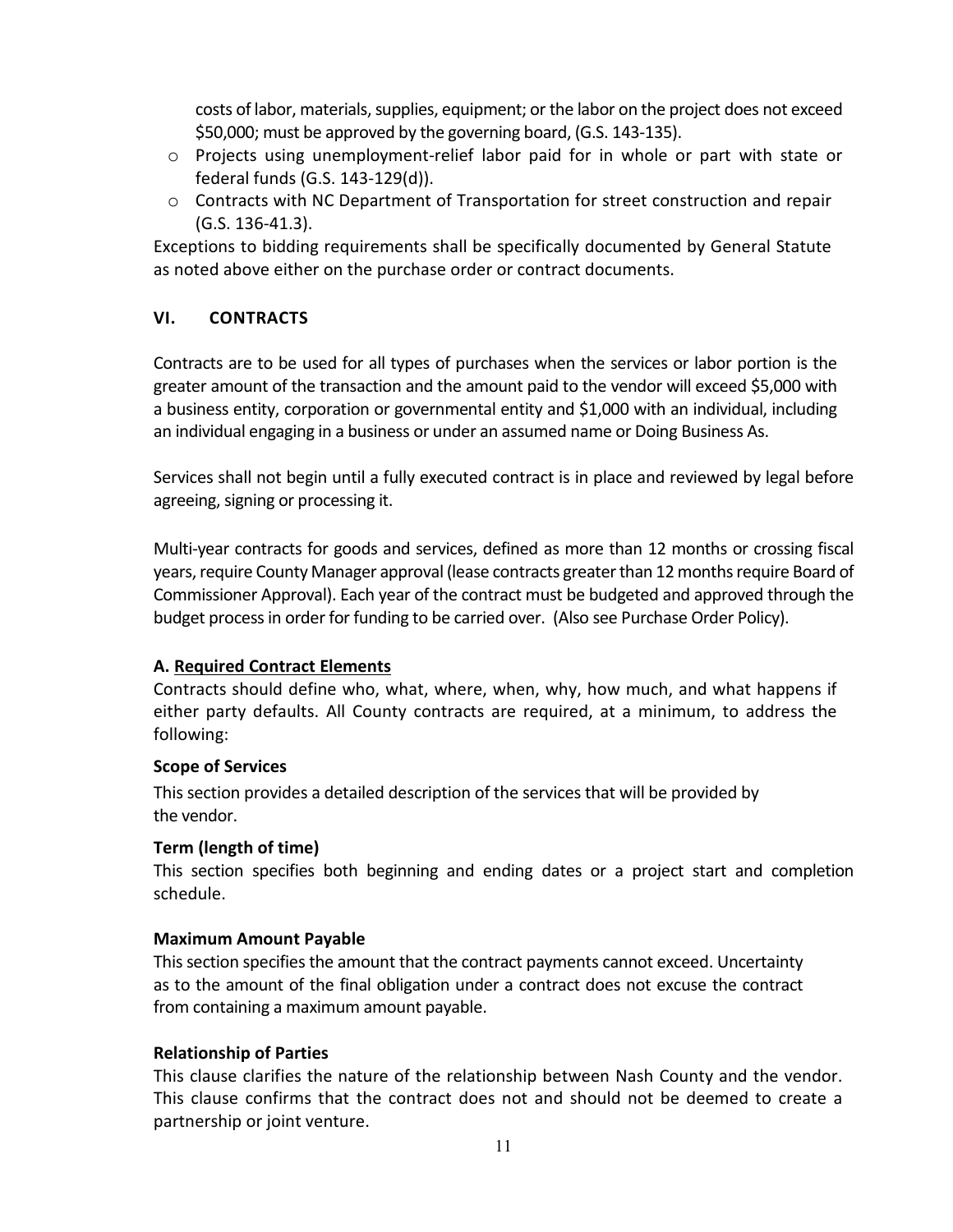#### **Cancellation**

This clause gives both parties the right to terminate the contract upon the occurrence of specified conditions or events.

#### **Indemnification**

This clause protects the County from any legal issues related to the vendor performing the contract.

#### **Non-assignment**

This clause prohibits the assignment of specific rights or of the entire contract to another party without the consent of the County.

# **Governing Law**

This clause specifies that any dispute resulting from the contract shall be determined in accordance with the laws of North Carolina.

#### I**nsurance**

In order to control risks arising from the activities resulting from a business contract, the County requires all contractors have the following insurance at all times during the term of the Agreement (exceptions may be granted on a case-by-case basis):

- Provide and maintain in force commercial general liability insurance covering bodily injury (including death) and property damage (including contractual liability covering the Undersigned's indemnity obligations) under a policy or policies providing combined single limit coverage of not less than One Million Dollars (\$1,000,000.00) for each occurrence with Two Million Dollars (\$2,000,000.00) coverage on an annual aggregate basis, together with worker's compensation and employer's liability insurance in such amounts as shall be required by law from time to time.
- All such insurance shall contain an endorsement naming Nash County as additional insured.
- The insurance shall be primary with respect to any claim arising from or related to the performance or non-performance of the obligations under the terms of the Agreement.
- A Certificate from an insurance company licensed to do business in the State of North Carolina shall be delivered to Nash County evidencing the required insurance coverage, which Certificate shall state that such insurance coverage may not be materially changed or cancelled without at least thirty (30) days prior written notice by certified mail to Nash County, identifying the person/office to be notified.

Departments are responsible for obtaining insurance documents when procuring services. Copies of Insurance documents should be sent to finance along with quote for requisition.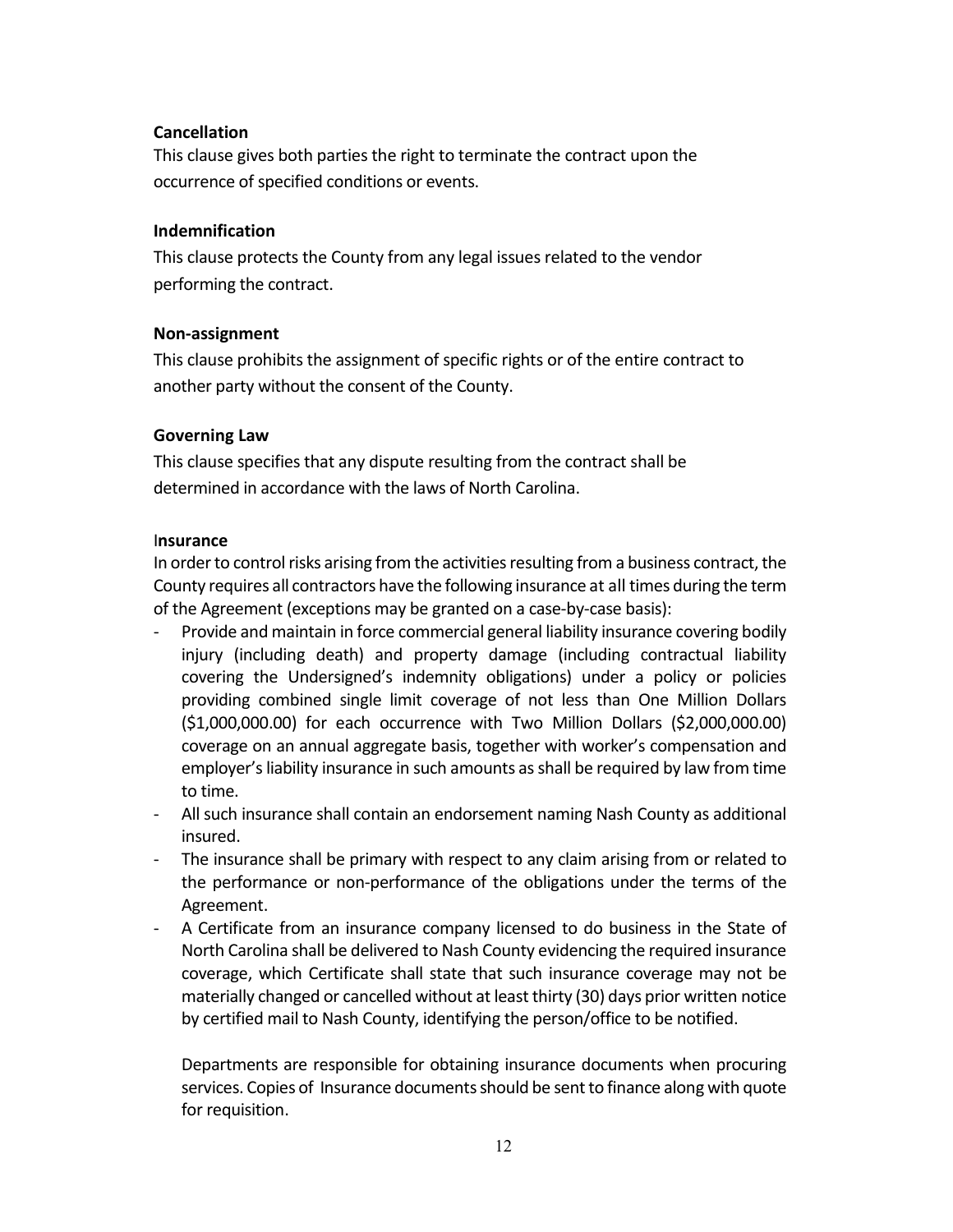# **E-Verify**

As a condition of payment for services rendered under this agreement, contractor shall fully comply with the requirements of Article 2 of Chapter 64 of the North Carolina General Statutes (N.C.G.S). Further, if the contractor provides the services to the County utilizing a subcontractor, Contractor shall require the subcontractor to comply with the requirements of Article 2 of Chapter 64 of the North Carolina General Statutes. Contractor shall verify, by affidavit, compliance with the terms of the section upon request by the County.

# **B. Pre-Audit**

North Carolina General Statutes require that if an obligation is evidenced by a contract or agreement requiring the payment of money or by purchase order for supplies and materials, the contract, agreement or purchase order shall include on its face a certificate stating that the instrument has been pre-audited to ensure compliance (N.C.G.S. §159-28(a)).

# **C. Legal Reviews**

Contracts for the purchase of goods and/or services create legal obligations of the County. There are some types of contract provisions that are prohibited or disfavored. It is the County policy for the County Attorney to be consulted and to review of contracts obligating the County before agreeing, signing and processing.

# **D. Interlocal Agreements**

Interlocal agreements are joint efforts with other governmental units that are intended to address only complicated or lasting joint relationships or joint endeavors, such as joint funding, development and/or operation of a program of facility (N.C.G.S. §160A-461). All interlocal agreements require Board of Commissioners approval prior to execution. These agreements must contain the following elements as set forth in N.C.G.S §160A-464:

- The purpose or purposes of the contract or agreement;
- The duration of the agreement;
- If a joint agency is established, its composition, organization, and nature, together with the powers conferred on it;
- The manner of appointing the personnel necessary to the execution of the undertaking;
- The method of financing the undertaking, including the apportionment of costs and revenues;
- The formula for ownership of real property involved in the undertaking, and procedures for the disposition of such property when the contract or agreement expires or is terminated;
- Methods for amending the contract or agreement;
- Methods for terminating the contract or agreement;
- Any other necessary or proper matter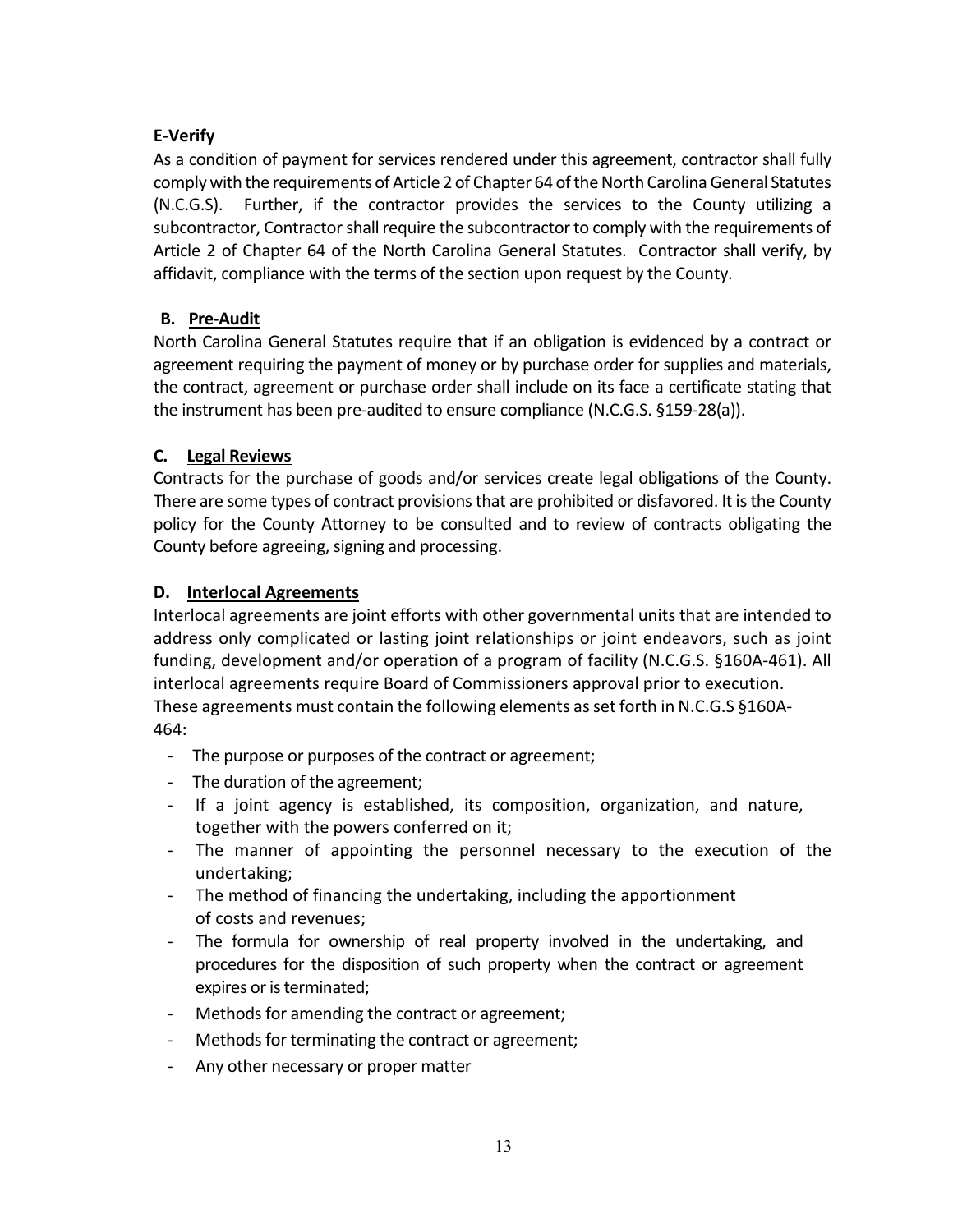#### **E. Leases**

A lease is defined as a contract that conveys control of the right to use another entity's nonfinancial asset (the underlying asset) as specified in the contract for a period of time in an exchange or exchange-like transaction. Examples of nonfinancial assets include buildings, land, vehicles, and equipment. Any contract that meets this definition should be accounted for under the leases guidance.

The lease term is the period during which the lessee has a non-cancellable right to use an underlying asset, adjusted for certain options to extend or terminate the lease.

The standard provides an exception for short-term leases. A short-term lease is defined as a lease that, at the commencement of the lease term, has a maximum possible term under the lease contract of 12 months (or less), including any options to extend, regardless of their probability of being exercised.. These leases are recognized based on the payment provisions of the contract.

Anytime a unit enters into a lease of a capital asset (such as leasing equipment or leasing space in a building) or any other contract or agreement involving the acquisition or construction of a capital asset, it must first determine if LGC approval is required pursuant to G.S. 159-148**.** 

Department Head and Finance Director (Building Facility Director if the lease involves a building facility or Assistant County Manager if lease involves land) with consultation from the County Attorney will develop leases. The County Manager can approve these leases which have a term of one year or less, funding must be included in the departmental annual budget appropriation.

-A shortterm leases with duration of one year or less- The County Manager and Department Head may approve.

-Leases for a term greater than one year- The Board of Commissioners must approve for the County Manager and Department Head to enter into the contract. This includes lease renewals.

- Department Heads will present the lease contract to the Board of Commissioners for approval. If a budget amendment is required, the Department Head in consultation with the Finance Director will create a budget amendment and present when the lease contract is presented to the Board for approval

-Pre-Audit required for all leases and lease renewals prior to signature approval. If a budget amendment is required to lease equipment, facility or land, the pre-audit can be obtained after the budget amendment is approved.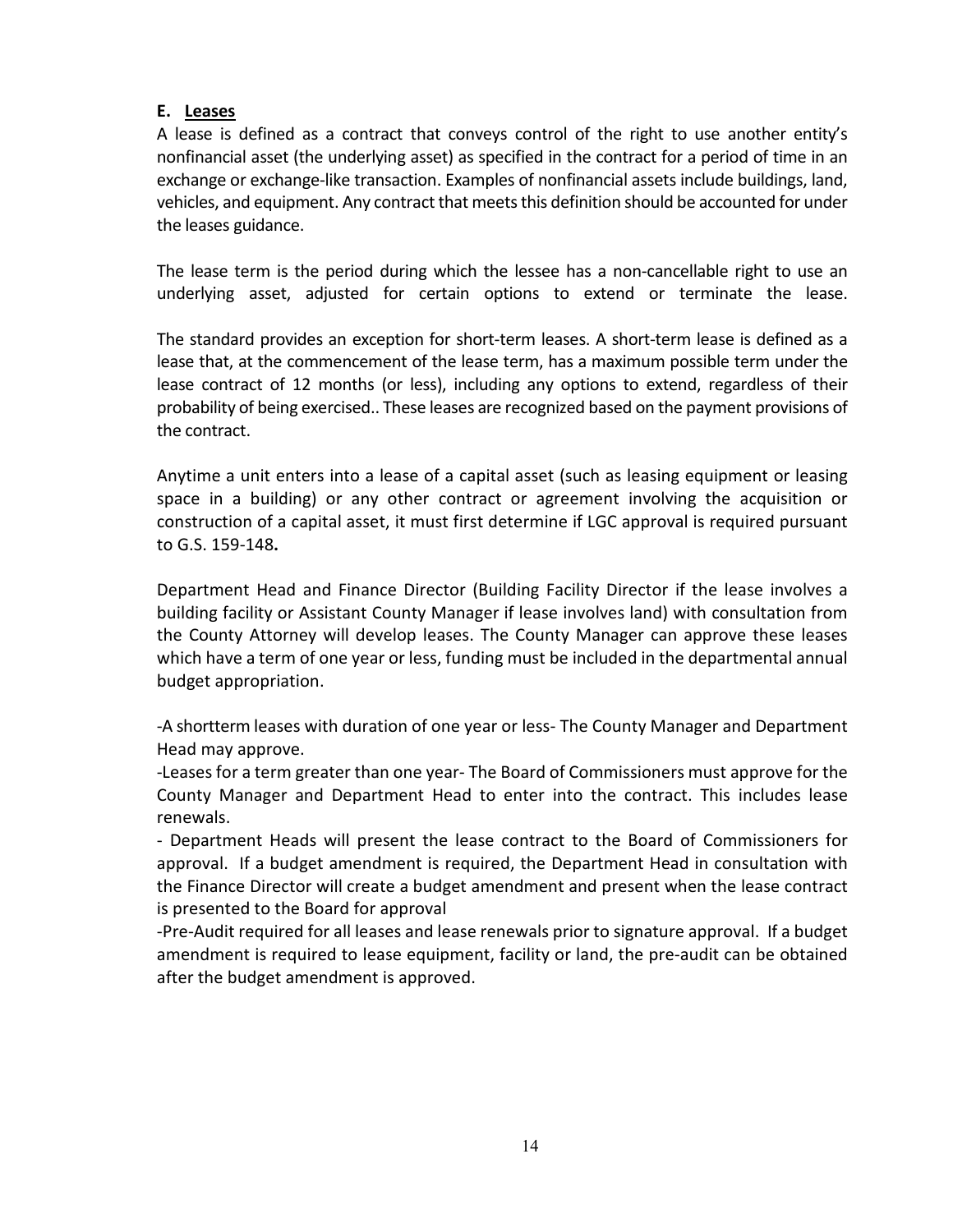# **F. Memorandum of Understanding**

A Memorandum of Understanding (MOU) can be used to set forth the basic principles and guidelines under which the parties will work together to accomplish their mutual goals. It is considered a preliminary document to a contract; a contract should follow detailing the responsibilities of each party. MOUs must (1) identify the contracting parties, (2) spell out the subject matter of the agreement and its objectives (the contract should provide more detail) (3) establish the terms of the agreement and (4) must be signed by the contracting parties. All MOUs must be processed through contract control, with a few exceptions that will be documented in writing by the Procurement Office.

# **G. Real Estate**

Approval by the Board of Commissioners is required for all real estate transactions except re-combinations of County-owned land. These transactions must be presented to the Board at a public meeting for approval.

# **VII. SIGNATURE AUTHORITY**

The authority to enter into contracts is assigned to the Board of Commissioners consistent with N.C.G.S. §153A-13. In certain cases, the Board has delegated this authority to the County Manager or Designee.

Contracts not included below must be approved by the Board of Commissioners prior to execution of the contract by the County.

The County Manager has the authority to approve and shall sign the following types of contracts:

- o Construction or repair projects that do not require formal competitive bid procedures (\$30,000 to \$500,000).
- o Purchases of apparatus, supplies and materials or equipment that do not require formal competitive bid procedures (less than \$90,000).
- o Short term leases (lease term of 12 months or less with no option to extend)
- $\circ$  Service contracts and service contract renewals within budgeted appropriations.
- $\circ$  Grant agreements to or from governmental units and other public, private or non-profit organizations that are within budgeted appropriations, unless a grantor requires approval and execution by the Board of Commissioners.
- o Change orders and amendments to contracts previously approved by the Board of Commissioners, within appropriations, provided the dollar amount of the contract amendment does not exceed \$25,000

Department Head:

o Department Heads must sign all contracts in addition to the County Manager, regardless of the amount, duration or type of service. Department Heads cannot delegate their signature authority.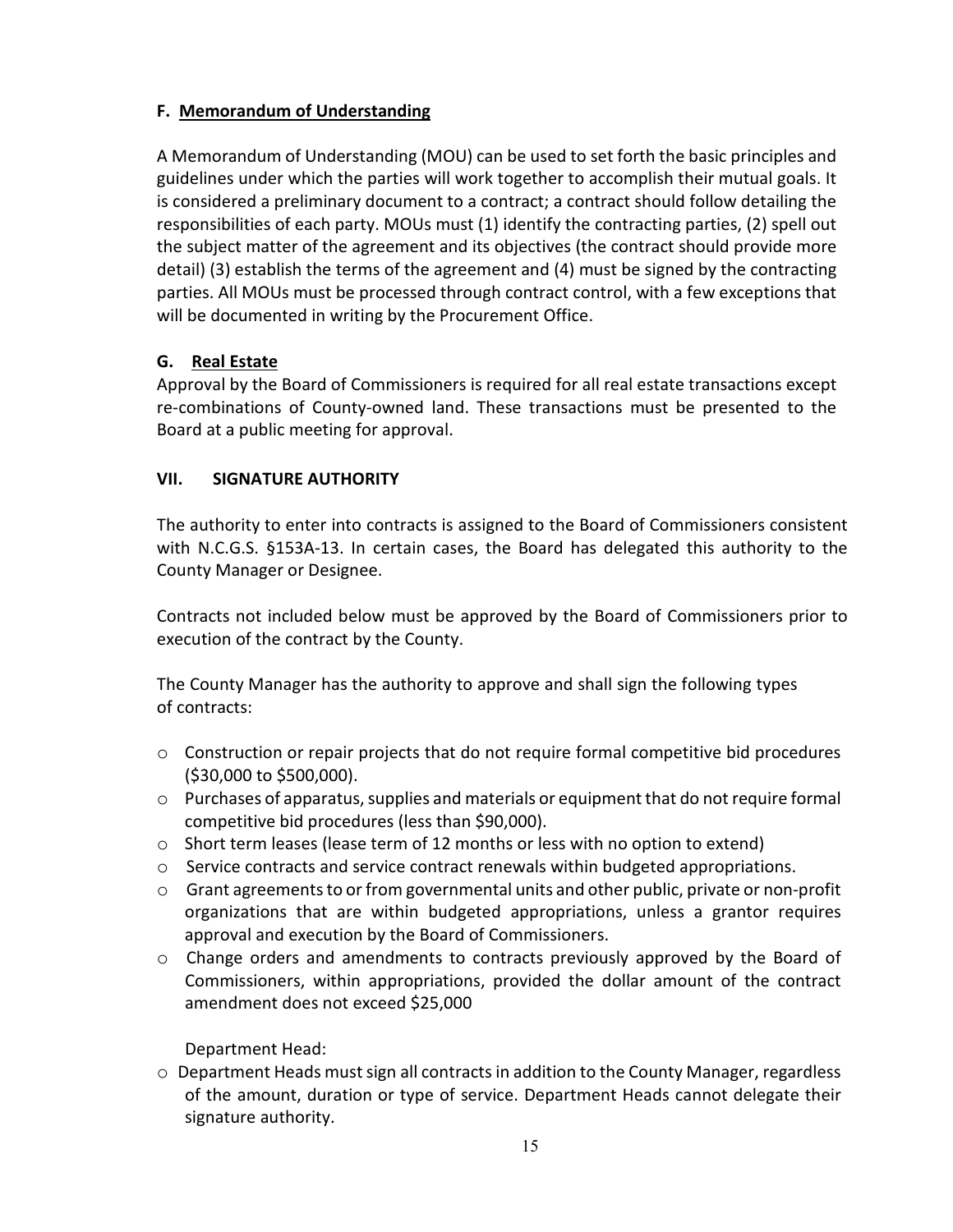#### **VIII. CARD PROGRAMS**

#### **A.Credit Cards (Procurement Cards)**

Procurement Cards (P-Cards) may be used for incidental (small value) purchases of goods or services as well as some travel and training costs at limits approved by a Department Director or designee pursuant to the Nash County Procurement Card Policies and Procedures. Employees using P-Cards must comply with the requirements and procedures set forth by the County Finance Department.

P-Cards are considered an alternative payment tool and not a procurement method. Use of a P-Card does not exempt any County employee from following the requirements and procedures set forth in this Policy or other County policies, nor does it exempt compliance with applicable statutes, regulations, governing board directives, policies, procedures and best practices. Employees who have been issued a P-Card may initiate transactions in-person, by telephone, or internet, within the limits set forth in the Procurement Card Policy. The designated shipping of items purchased for the County shall be received at a County address.

Refer to the *Nash County Electronic Transaction Guidelines and the Nash County P-Card Policy for specific information related to P- Card use.* 

#### **B.Fuel Cards**

The fuel card program was established to provide a uniform method of purchasing fuel for County vehicles. The Fuel Program Administrator in the Finance Office is responsible for administration of the program. A fuel card is issued for each County-owned vehicle and specific county equipment. Each card is to remain secured inside the vehicle.

A Fuel Personal Identification Number (PIN) should be issued to each County employee approved to drive County-owned vehicles. Each driver is responsible for using the appropriate PIN to fuel vehicles as necessary. Fuel cards are restricted to purchase of fuel only and shall be used as designated. Drivers may be held personally liable for any other charges incurred on the card (i.e. automated car washes, etc.) The card is to be used in the conduct of Nash County business only. The use of a Nash County card to acquire or purchase fuel for other than the official use of Nash County is fraudulent use.

Refer to the *Nash County Fuel Card Policy for specific information related to Fuel Card use.*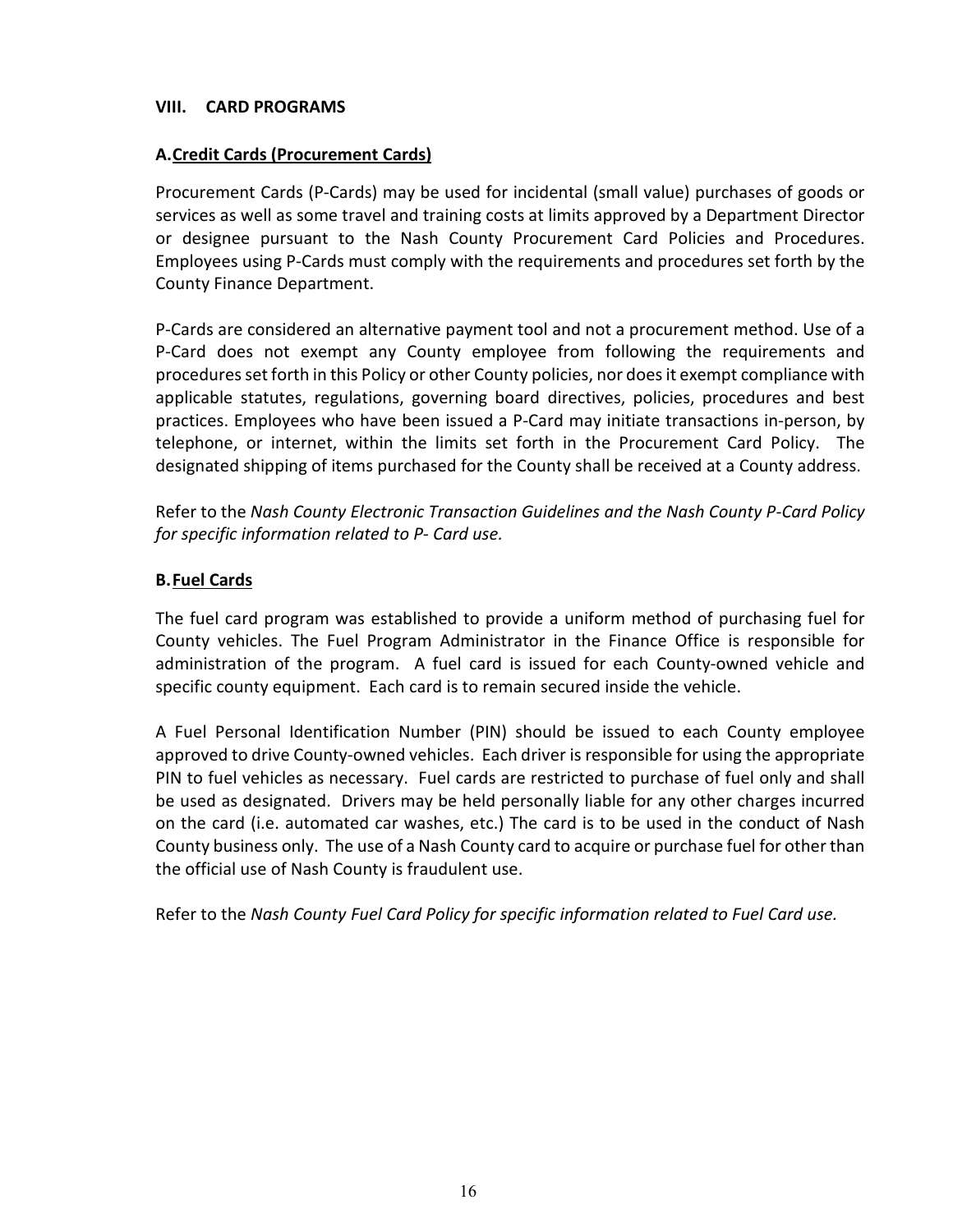#### **IX. FEDERAL & STATE COMPLIANCE**

North Carolina general statues allow local policy to be more restrictive than set forth in general statutes. This policy is more restrictive regarding bid requirements of services and dollar thresholds for contractual signatures. Periodically, legislation results in changes to general statutes. This policy shall be automatically updated upon changes in general statutes referenced within this policy, except for bid requirements of services and dollar thresholds for contractual signatures.

Contracts funded with federal grant or loan funds must be procured in a manner that conforms with all applicable Federal laws, policies, and standards.

#### **X. IMPLEMENTATION**

The Finance Director is responsible for implementing and enforcing this Policy and to interpret it consistent with its spirit and intent, fiscal prudence and accountability. The Finance Director is authorized to prescribe additional administrative instructions for implementing the above policy.

#### **XI. RELATED POLICIES, PROCEDURES AND PUBLICATIONS**

Nash County Procurement Card (P-Card) Program Policy and Procedures Nash County WEX Fuel Card Program Policy and Procedures Nash County Purchase Order Policy Nash County Fixed Asset Policy and Procedures Nash County Minority Business Participation Outreach Plan FORM: Nash County Quote Summary Sheet FORM: Nash County Fixed Asset Addition (Vehicle/Equipment) FORM: Nash County Fixed Asset Disposal/Transfer FORM: Nash County Exemption Resolution FORM: Nash County Contract/Service Agreement Control FORM: Nash County MBE Documentation for Payments

UNC SCHOOL OF GOV PUBLICATIONS

Basic Legal Requirements for Construction

 "Most Restrictive Rule" Procurement Requirements under the Federal Uniform Guidance for North Carolina Local Governments

Comparison of Federal Uniform Guidance and State Procurement Requirements For North Carolina Local Governments

Uniform Guidance Procurement Requirements for North Carolina Local Governments Webinar Questions and Answers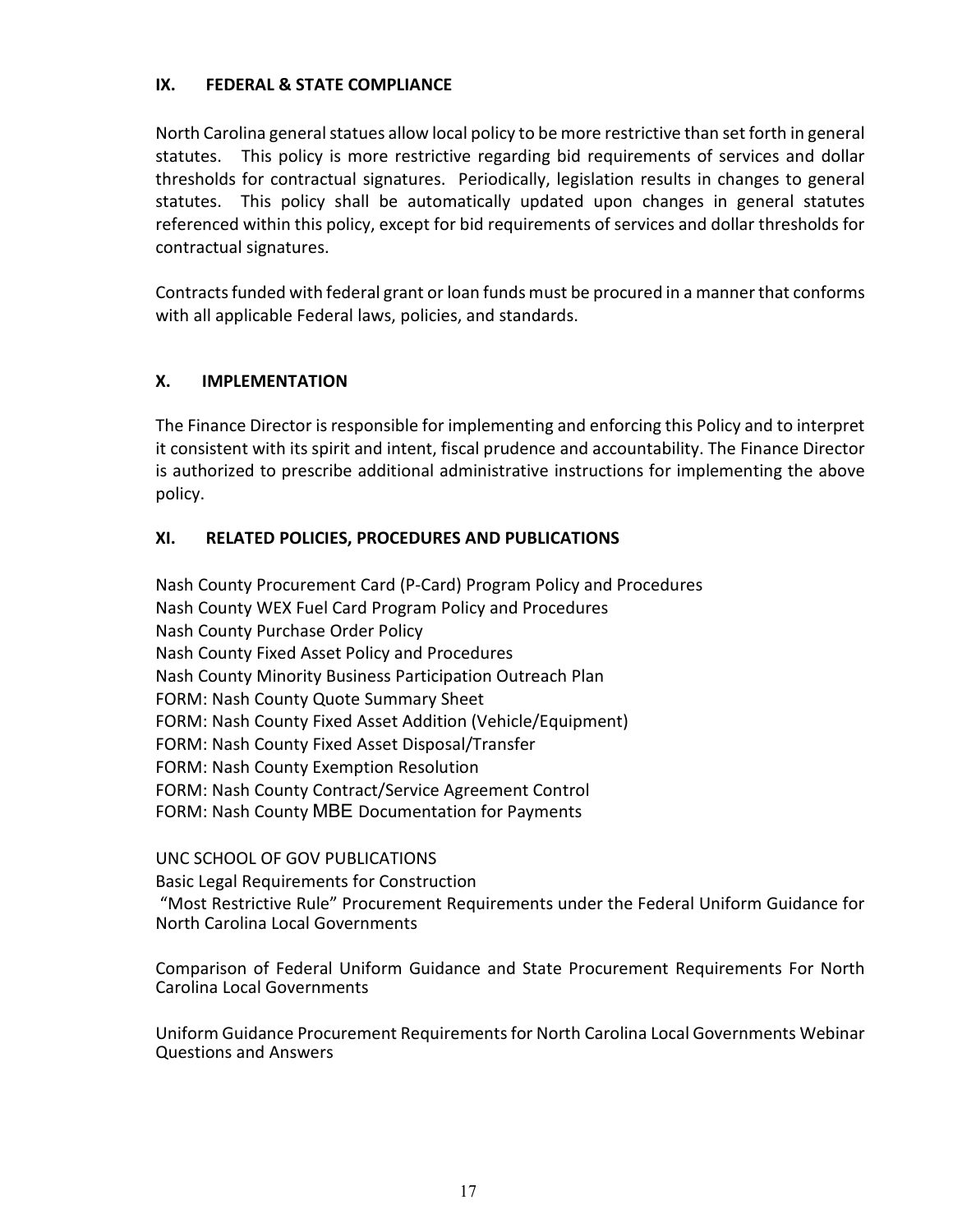# *ATTACHMENT:*

# *Nash County Uniform Guidance Procurement Policy*

*NOTE: For individual contracts, departments should consult their grant award documents and with their federal grantor agency to determine whether additional procurement requirements apply.* 

# **I. Purpose**

The purpose of this Policy is to establish guidelines that meet or exceed the procurement requirements for purchases of goods (apparatus, supplies, materials, and equipment), services, and construction or repair projects when federal funds are being used in whole or in part to pay for the cost of the contract.

# **II. Policy**

A.**Application of Policy.** This policy applies to contracts for purchases, services, and construction or repair work funded with federal financial assistance (direct or reimbursed). The requirements of this Policy also apply to any subrecipient of the funds.

All federally funded projects, loans, grants, and sub-grants, whether funded in part or wholly, are subject to the Uniform Administrative Requirements, Cost Principles, and Audit Requirements for federal awards (Uniform Guidance) codified at 2 C.F.R. Part 200 unless otherwise directed in writing by the federal agency or state pass-through agency that awarded the funds.

B.**Compliance with Federal Law.** All procurement activities involving the expenditure of federal funds must be conducted in compliance with the Procurement Standards codified in 2 C.F.R. § 200.317 through § 200-326 unless otherwise directed in writing by the federal agency or state pass-through agency that awarded the funds. Nash County will follow all applicable local, state, and federal procurement requirements when expending federal funds. Should Nash County have more stringent requirements, the most restrictive requirement shall apply so long as it is consistent with state and federal law.

C.**Contract Award.** All contracts shall be awarded only to the lowest responsive responsible bidder possessing the ability to perform successfully under the terms and conditions of the contract.

D.**No Evasion.** No contract may be divided to bring the cost under bid thresholds or to evade any requirements under this Policy or state and federal law.

E. **Contract Requirements**. All contracts paid for in whole or in part with federal funds shall be in writing. The written contract must include or incorporate by reference the provisions required under 2 C.F.R § 200.326 and as provided for under 2 C.F.R. Part 200, Appendix II.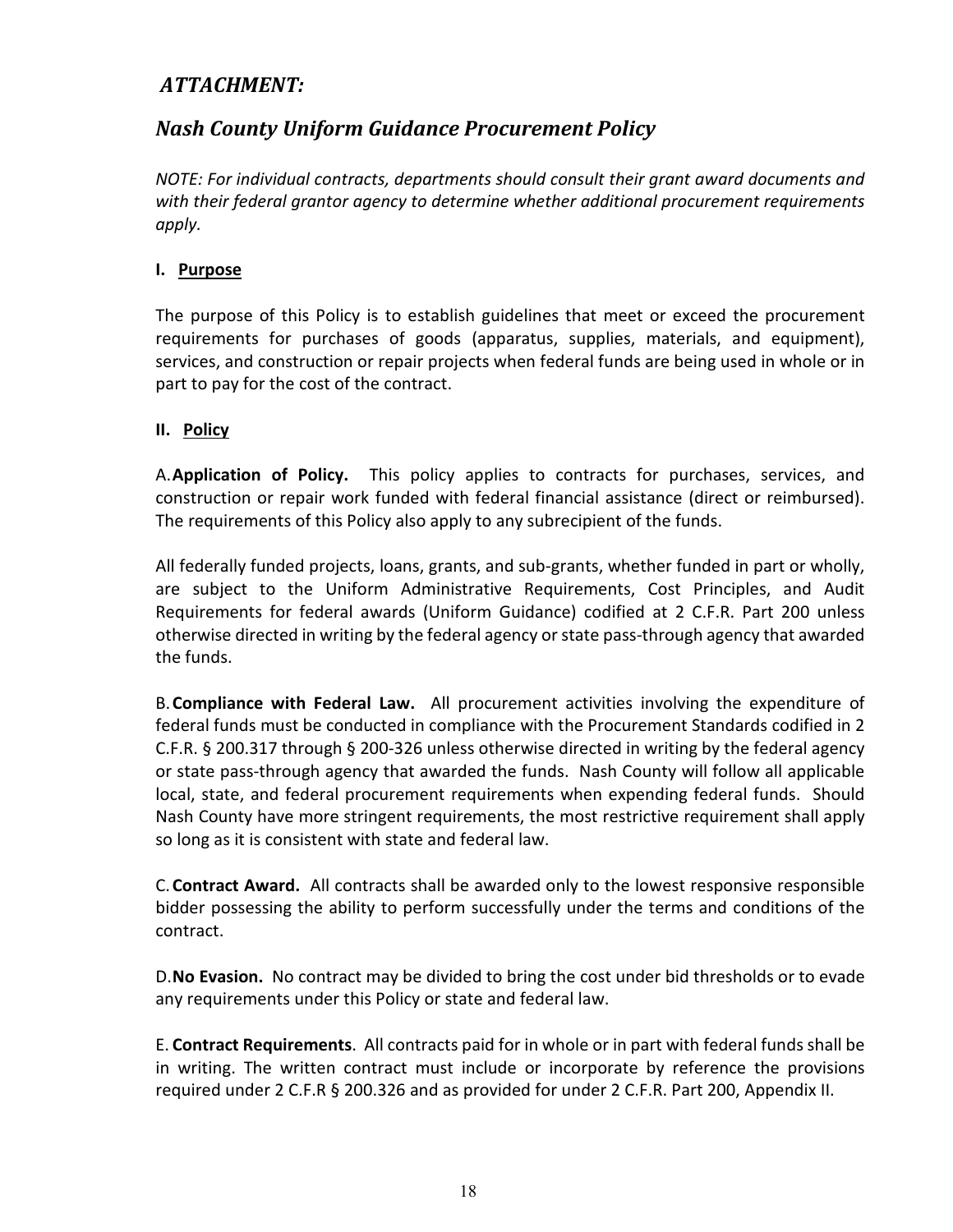F. **Contractors' Conflict of Interest.** Designers, suppliers, and contractors that assist in the development or drafting of specifications, requirements, statements of work, invitation for bids or requests for proposals shall be excluded from competing for such requirements.

G.**Approval and Modification.** The administrative procedures contained in this Policy are administrative and may be changed as necessary at the staff level to comply with state and federal law.

#### **III. General Procurement Standards and Procedures:**

The Requesting Department with assistance from the Purchasing Agent in the County Finance Office shall procure all contracts in accordance with the requirements of this Section of the Policy.

**A.Necessity.** Purchases must be necessary to perform the scope of work and must avoid acquisition of unnecessary or duplicative items. The Requesting Department should check with the federal surplus property agency prior to buying new items when feasible and less expensive. Strategic sourcing should be considered with other departments and/or agencies who have similar needs to consolidate procurements and services to obtain better pricing.

**B.Clear Specifications.** All solicitations must incorporate a clear and accurate description of the technical requirements for the materials, products, or services to be procured, and shall include all other requirements which bidders must fulfill and all other factors to be used in evaluating bids or proposals. Technical requirements must not contain features that restrict competition.

**C.Notice of Federal Funding.** All bid solicitations must acknowledge the use of federal funding for the contract. In addition, all prospective bidders or offerors must acknowledge that funding is contingent upon compliance with all terms and conditions of the funding award.

**D.Compliance by Contractors.** All solicitations shall inform prospective contractors that they must comply with all applicable federal laws, regulations, executive orders, and terms and conditions of the funding award.

**E. Fixed Price.** Solicitations must state that bidders shall submit bids on a fixed price basis and that the contract shall be awarded on this basis unless otherwise provided for in this Policy. Cost plus percentage of cost contracts are prohibited*.* Time and materials contracts are prohibited in most circumstances. Time and materials contracts will not be used unless no other form of contract is suitable and the contract includes a "Not to Exceed" amount. A time and materials contract shall not be awarded without express written permission of the federal agency or state pass-through agency that awarded the funds.

**F. Use of Brand Names.** When possible, performance or functional specifications are preferred to allow for more competition leaving the determination of how the reach the required result to the contractor. Brand names may be used only when it is impractical or uneconomical to write a clear and accurate description of the requirement(s). When a brand name is listed, it is used as reference only and "or equal" must be included in the description.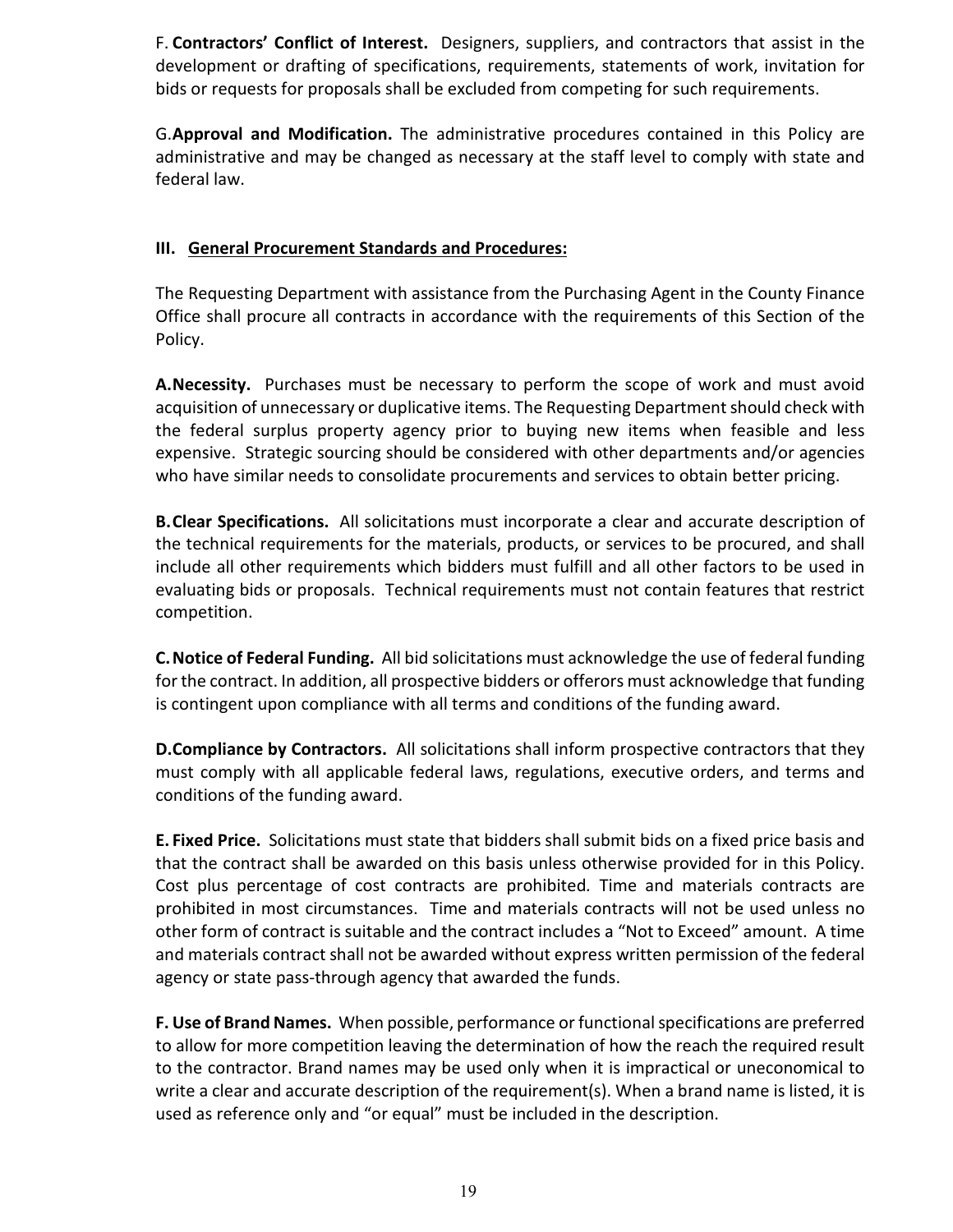**G. Lease versus Purchase.** Under certain circumstances, it may be necessary to perform an analysis of lease versus purchase alternatives to determine the most economical approach.

**H.Dividing Contract for M/WBE Participation.** If economically feasible, procurements may be divided into smaller components to allow maximum participation of small and minority businesses and women business enterprises. The procurement cannot be divided to bring the cost under bid thresholds or to evade any requirements under this Policy.

**I. Documentation.** Documentation must be maintained by the Requesting Department detailing the history of all procurements. The documentation should include the procurement method used, contract type, basis for contractor selection, price, sources solicited, public notices, cost analysis, bid documents, addenda, amendments, contractor's responsiveness, notice of award, copies of notices to unsuccessful bidders or offerors, record of protests or disputes, bond documents, notice to proceed, purchase order, and contract. All documentation relating to the award of any contract must be made available to the granting agency upon request.

**J. Cost Estimate.** For all procurements costing \$250,000 or more, the Requesting Department along with the Purchasing Agent in Finance shall develop an estimate of the cost of the procurement prior to soliciting bids. Cost estimates may be developed by reviewing prior contract costs, online review of similar products or services, or other means by which a good faith cost estimate may be obtained. Cost estimates for construction and repair contracts may be developed by the project designer.

**K.Contract Requirements.** The Requesting Department must prepare a written contract incorporating the provisions referenced in Section II.C of this Policy.

**L. Debarment.** No contract shall be awarded to a contractor included on the federally debarred bidder's list.

**M. Contractor Oversight.** The Requesting Department receiving the federal funding must maintain oversight of the contract to ensure that contractor is performing in accordance with the contract terms, conditions, and specifications.

**N. Open Competition.** Solicitations shall be prepared in a way to be fair and provide open competition. The procurement process shall not restrict competition by imposing unreasonable requirements on bidders, including but not limited to unnecessary supplier experience, excessive or unnecessary bonding, specifying a brand name without allowing for "or equal" products, or other unnecessary requirements that have the effect of restricting competition.

**O. Geographic Preference.** No contract shall be awarded on the basis of a geographic preference.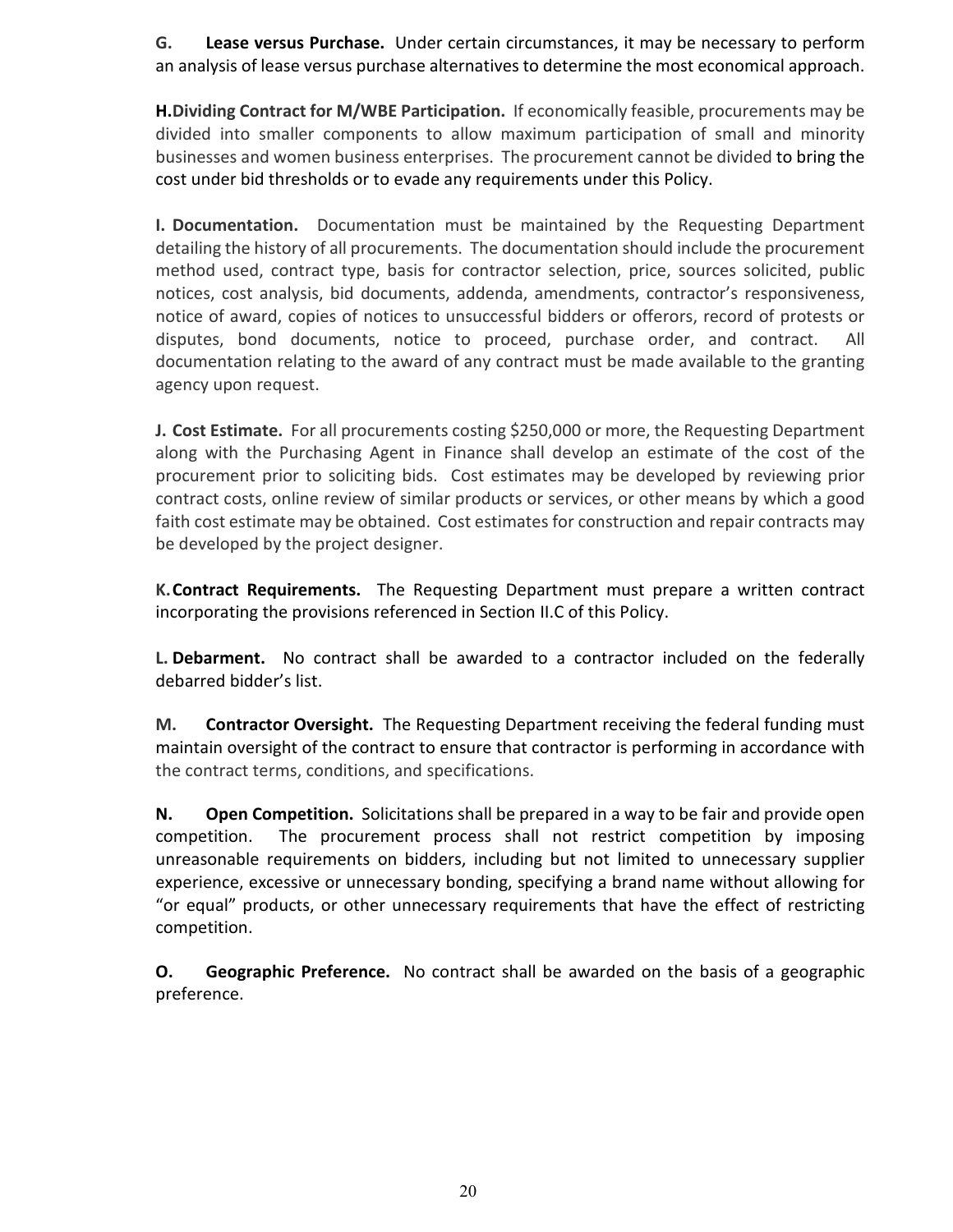#### **IV. Specific Procurement Procedures**

The Requesting Department with assistance from the Purchasing Agent in the County Finance Office shall solicit bids in accordance with the requirements under this Section of the Policy based on the type and cost of the contract.

**A.Service Contracts** (except for A/E professional services) and **Purchase Contracts costing less than \$10,000** shall be procured using the Uniform Guidance "micro-purchase" procedure (2 C.F.R. § 200.320(a)) as follows:

1. The contract may be awarded without soliciting pricing or bids if the price of the goods or services is considered to be fair and reasonable.

2. To the extent practicable, purchases must be distributed among qualified suppliers.

3. Contract must be in writing (this could be in the form of a purchase order)

**B.Service Contracts** (except for A/E professional services) and **Purchase Contracts costing \$10,000 up to \$90,000** shall be procured using the Uniform Guidance "small purchase" procedure (2 C.F.R. § 200.320(b)) as follows:

1.Obtain price or rate quotes from an "adequate number" of qualified sources (a federal grantor agency might issue guidance interpreting "adequate number," so the Requesting Department should review the terms and conditions of the grant award documents to confirm whether specific guidance has been issued).

2. Take affirmative steps to solicit price quotes from M/WBE vendors and suppliers as required under 2 C.F.R. § 200.321.

3. Cost or price analysis is not required prior to soliciting bids.

4.Award the contract on a fixed-price basis (a not-to-exceed basis is permissible for service contracts where obtaining a fixed price is not feasible).

5.Award the contract to the lowest responsive, responsible bidder.

**C.Service Contracts** (except for A/E professional services) and **Purchase Contracts costing \$90,000 and above** shall be procured using a combination of the most restrictive requirements of the Uniform Guidance "sealed bid" procedure (2 C.F.R. § 200.320(c)) and state formal bidding procedures (G.S. 143-129) as follows:

1. Cost or price analysis is required prior to soliciting bids.

2. Complete specifications or purchase description must be made available to all bidders.

3. The bid must be formally advertised in a newspaper of general circulation for at least seven full days between the date of the advertisement and the date of the public bid opening. Electronic-only advertising must be authorized by the governing board. The advertisement must state the date, time, and location of the public bid opening, indicate where specifications may be obtained, and reserve to the governing board the right to reject any or all bids only for "sound documented reasons."

4. Take affirmative steps to solicit price quotes from M/WBE vendors and suppliers as required under 2 C.F.R. § 200.321.

5.Open bids at the public bid opening on the date, time, and at the location noticed in the public advertisement. All bids must be submitted sealed. A minimum of 2 bids must be received in order to open all bids.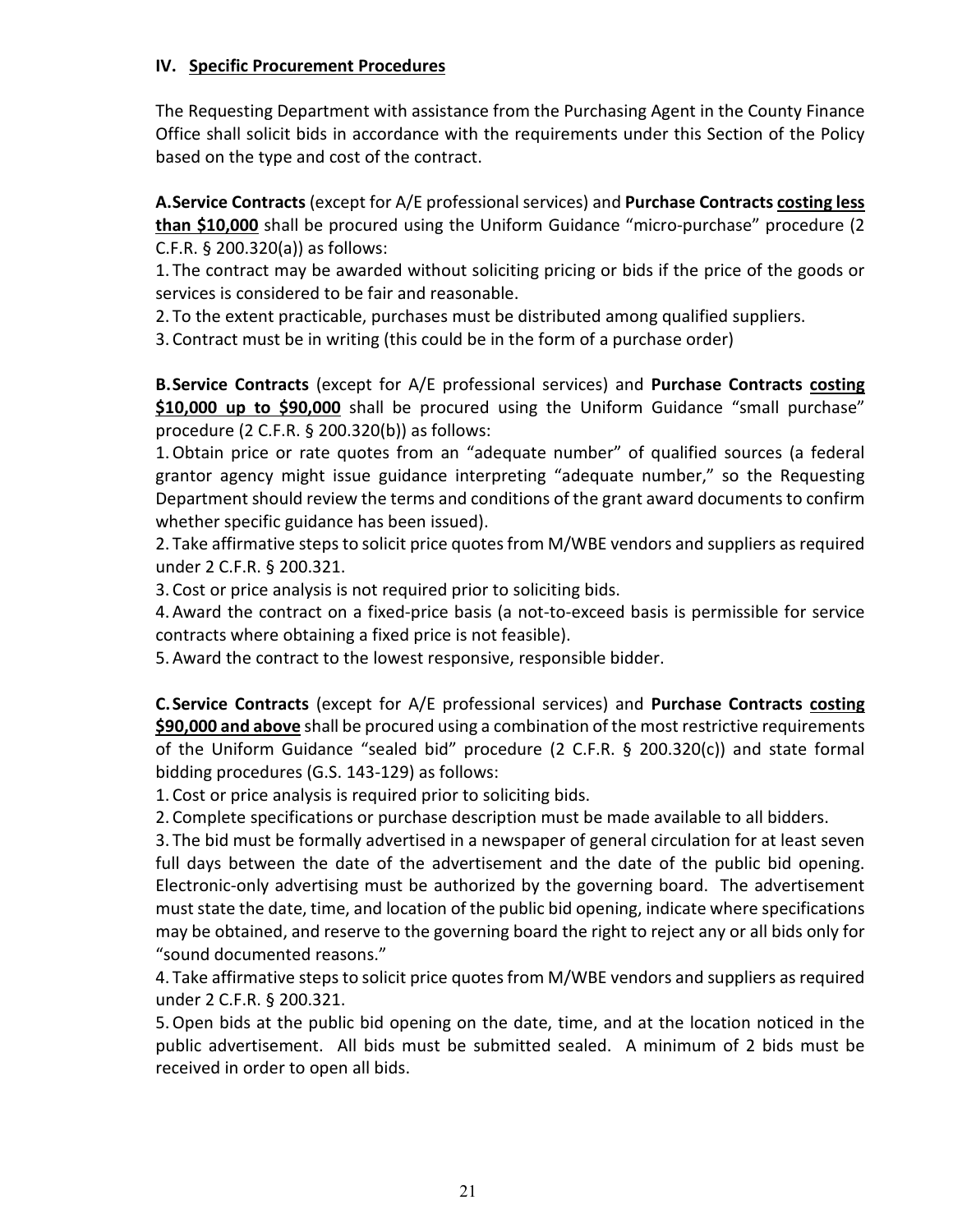6.Award the contract to the lowest responsive, responsible bidder on a fixed-price basis. Governing board approval is required for purchase contracts unless the governing board has delegated award authority to an individual official or employee. Any and all bids may be rejected only for "sound documented reasons."

**D.Service Contracts** (except for A/E professional services) **costing \$250,000 and above** may be procured using the Uniform Guidance "competitive proposal" procedure (2 C.F.R. § 200.320(d)) when the "sealed bid" procedure is not appropriate for the particular type of service being sought. The procedures are as follows:

1.A Request for Proposals (RFP) must be publicly advertised. Formal advertisement in a newspaper is not required so long as the method of advertisement will solicit proposals from an "adequate number" of qualified firms.

2. Take affirmative steps to solicit price quotes from M/WBE vendors and suppliers as provided under 2 C.F.R. § 200.321.

3. Identify evaluation criteria and relative importance of each criteria (criteria weight) in the RFP.

4. Consider all responses to the publicized RFP to the maximum extent practical.

5.Must have a written method for conducting technical evaluations of proposals and selecting the winning firm.

6.Award the contract to the responsible firm with most advantageous proposal taking into account price and other factors identified in the RFP. Governing board approval is not required.

7.Award the contract on a fixed-price or cost-reimbursement basis.

**E. Construction and repair contracts costing less than \$10,000** shall be procured using the Uniform Guidance "micro-purchase" procedure (2 C.F.R. § 200.320(a)) as follows:

1. The contract may be awarded without soliciting pricing or bids if the price of the goods or services is considered to be fair and reasonable.

2. To the extent practicable, contracts must be distributed among qualified suppliers.

**F. Construction and repair contracts costing \$10,000 up to \$250,000** shall be procured using the Uniform Guidance "small purchase" procedure (2 C.F.R. § 200.320(b)) as follows:

1.Obtain price or rate quotes from an "adequate number" of qualified sources (a federal grantor agency might issue guidance interpreting "adequate number," so the requesting department should review the terms and conditions of the grant award documents to confirm whether specific guidance has been issued).

2. Take affirmative steps to solicit price quotes from M/WBE vendors and suppliers as required under 2 C.F.R. § 200.321.

3. Cost or price analysis is not required prior to soliciting bids, although price estimates may be provided by the project designer.

4.Award the contract on a fixed-price or not-to-exceed basis.

5.Award the contract to the lowest responsive, responsible bidder. Governing board approval is not required.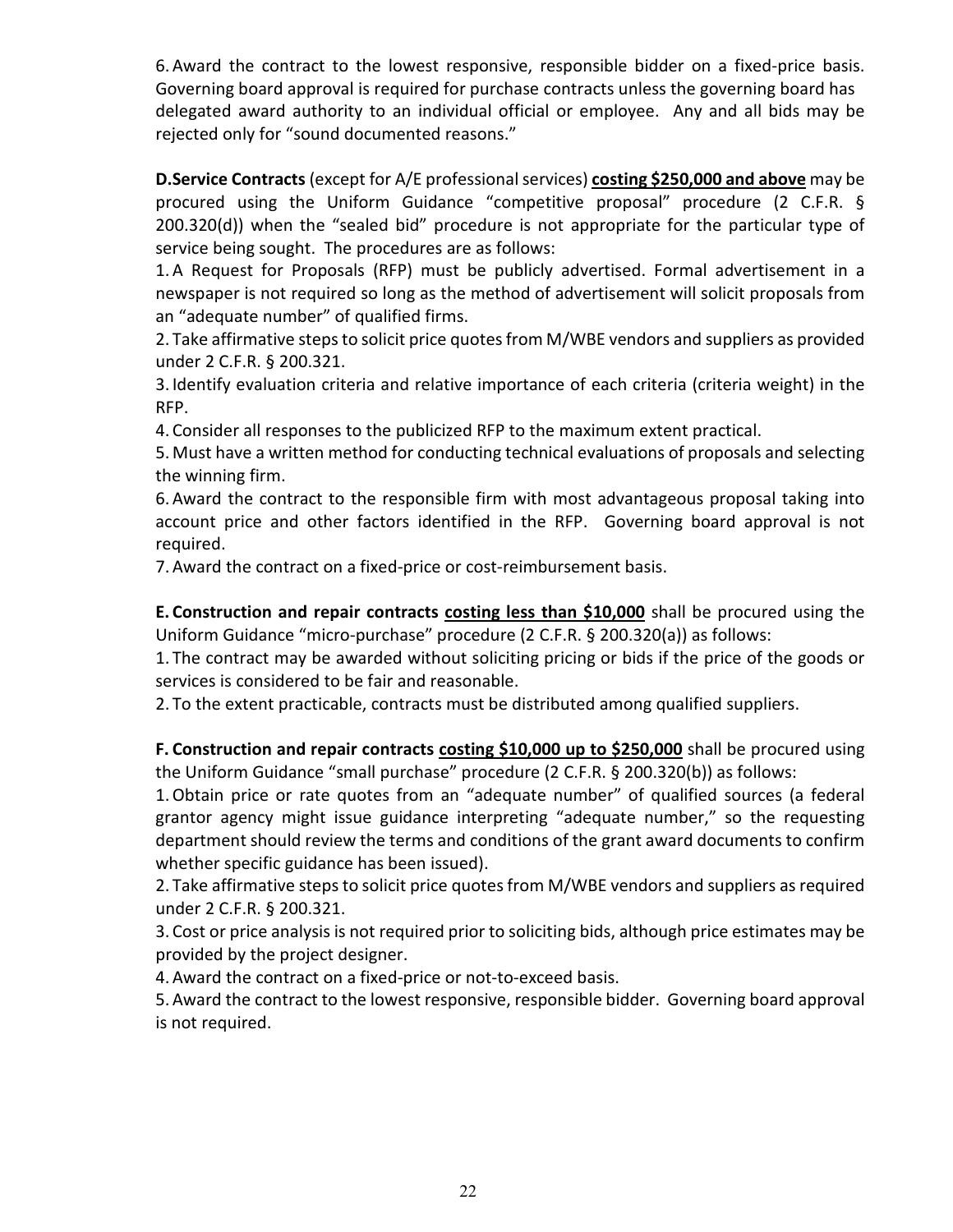# **G. Construction and repair contracts costing \$250,000 up to \$500,000** shall be procured

using the Uniform Guidance "sealed bid" procedure (2 C.F.R. § 200.320(c)) as follows:

1. Cost or price analysis is required prior to soliciting bids (this cost estimate may be provided by the project designer).

2. Complete specifications must be made available to all bidders.

3. Publically advertise the bid solicitation for a period of time sufficient to give bidders notice of opportunity to submit bids (formal advertisement in a newspaper is not required so long as other means of advertising will provide sufficient notice of the opportunity to bid). The advertisement must state the date, time, and location of the public bid opening, and indicate where specifications may be obtained.

4. Take affirmative steps to solicit price quotes from M/WBE vendors and suppliers as provided under 2 C.F.R. § 200.321.

5.Open the bids at the public bid opening on the date, time, and at the location noticed in the public advertisement. All bids must be submitted sealed. A minimum of 2 bids must be received in order to open all bids.

6.A 5% bid bond is required of all bidders. Performance and payment bonds of 100% of the contract price is required of the winning bidder.

7.Award the contract on a firm fixed-price basis.

8.Award the contract to the lowest responsive, responsible bidder. Governing board approval is not required. Any and all bids may be rejected only for "sound documented reasons."

**H.Construction and repair contracts costing \$500,000 and above** shall be procured using a combination of the most restrictive requirements of the Uniform Guidance "sealed bid" procedure (2 C.F.R. § 200.320(c)) and state formal bidding procedures (G.S. 143-129) as follows:

1. Cost or price analysis is required prior to soliciting bids (this cost estimate should be provided by the project designer).

2. Complete specifications must be made available to all bidders.

3. Formally advertise the bid in a newspaper of general circulation for at least seven full days between the date of the advertisement and the date of the public bid opening. Electronic-only advertising must be authorized by the governing board. The advertisement must state the date, time, and location of the public bid opening, indicate where specifications may be obtained, and reserve to the governing board the right to reject any or all bids only for "sound documented reasons."

4. Take affirmative steps to solicit price quotes from M/WBE vendors and suppliers as provided under 2 C.F.R. § 200.321.

5.Open the bids at the public bid opening on the date, time, and at the location noticed in the public advertisement. All bids must be submitted sealed and in paper form. A minimum of 3 bids must be received in order to open all bids.

6.A 5% bid bond is required of all bidders (a bid that does not include a bid bond cannot be counted toward the 3-bid minimum requirement). Performance and payment bonds of 100% of the contract price is required of the winning bidder.

7.Award the contract on a firm fixed-price basis.

8.Award the contract to the lowest responsive, responsible bidder. Governing board approval is required and cannot be delegated. The governing board may reject and all bids only for "sound documented reasons."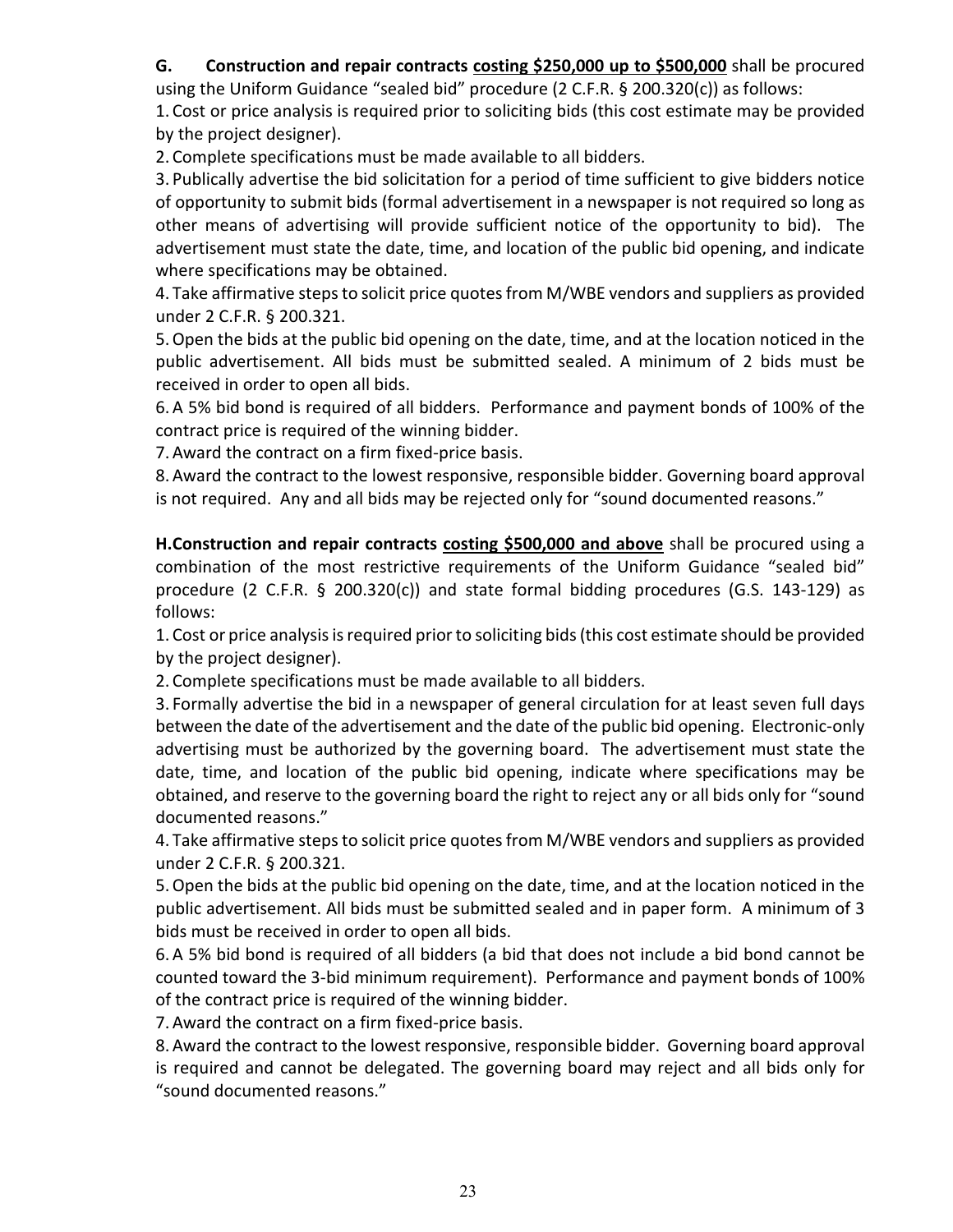**I. Construction or repair contracts involving a building costing \$300,000 and above** must comply with the following additional requirements under state law:

1. Formal HUB (historically underutilized business) participation required under G.S. 143- 128.2, including local government outreach efforts and bidder good faith efforts, shall apply.

2. Separate specifications shall be drawn for the HVAC, electrical, plumbing, and general construction work as required under G.S. 143-128(a).

3. The project shall be bid using a statutorily authorized bidding method (separate-prime, single-prime, or dual bidding) as required under G.S. 143-129(a1).

**J. Contracts for Architectural and Engineering Services costing under \$250,000** shall be procured using the state "Mini-Brooks Act" requirements (G.S. 143-64.31) as follows:

1. Issue a Request for Qualifications (RFQ) to solicit qualifications from qualified firms (formal advertisement in a newspaper is not required). Price (other than unit cost) shall not be solicited in the RFQ.

2. Take affirmative steps to solicit price quotes from M/WBE vendors and suppliers as provided for under 2 C.F.R. § 200.321.

3. Evaluate the qualifications of respondents based on the evaluation criteria developed by the Purchasing Department and/or Requesting Department.

4. Rank respondents based on qualifications and select the best qualified firm. Price cannot be a factor in the evaluation. Preference may be given to in-state (but not local) firms.

5.Negotiate fair and reasonable compensation with the best qualified firm. If negotiations are not successfully, repeat negotiations with the second-best qualified firm.

6.Award the contract to best qualified firm with whom fair and reasonable compensation has been successfully negotiated. Governing board approval is not required.

**K.Contracts for Architectural and Engineering Services costing \$250,000 or more** shall be procured using the Uniform Guidance "competitive proposal" procedure (2 C.F.R. § 200.320(d)(5)) as follows:

1. Publically advertise a Request for Qualifications (RFQ) to solicit qualifications from qualified firms (formal advertisement in a newspaper is not required). Price (other than unit cost) shall not be solicited in the RFQ.

2. Take affirmative steps to solicit price quotes from M/WBE vendors and suppliers as provided under 2 C.F.R. § 200.321.

3. Identify the evaluation criteria and relative importance of each criteria (the criteria weight) in the RFQ.

4. Proposals must be solicited from an "adequate number of qualified sources" (an individual federal grantor agency may issue guidance interpreting "adequate number").

5.Must have a written method for conducting technical evaluations of proposals and selecting the best qualified firm.

6. Consider all responses to the publicized RFQ to the maximum extent practical.

7. Evaluate qualifications of respondents to rank respondents and select the most qualified firm. Preference may be given to in-state (but not local) firms provided that granting the preference leaves an appropriate number of qualified firms to compete for the contract given the nature and size of the project.

8. Price cannot be a factor in the initial selection of the most qualified firm.

9.Once the most qualified firm is selected, negotiate fair and reasonable compensation. If negotiations are not successfully, repeat negotiations with the second-best qualified firm.

10. Award the contract to best qualified firm with whom fair and reasonable compensation has been successfully negotiated. Governing board approval is not required.